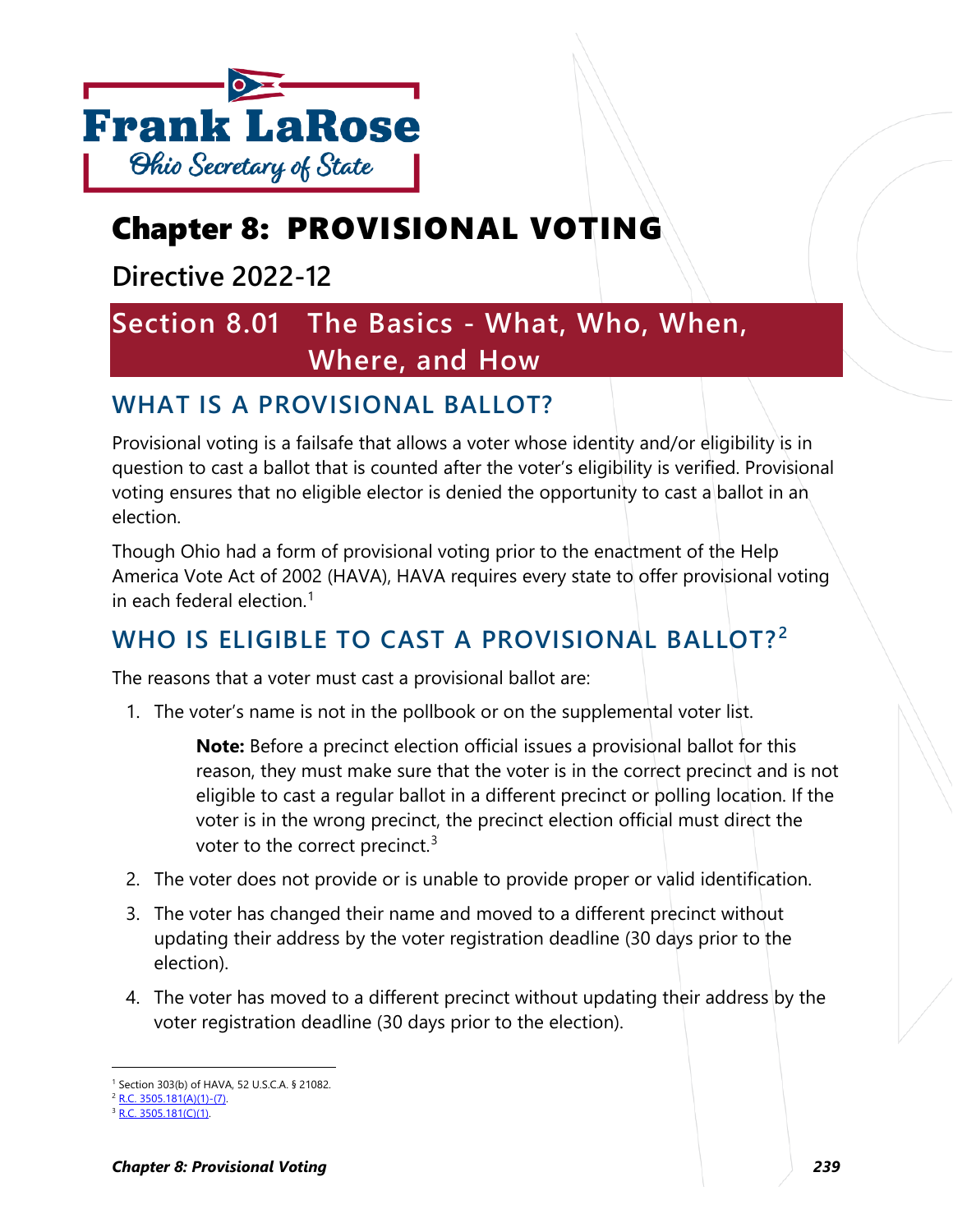5. The voter has changed their name and does not have proof of the legal name change.

> **Note**: A voter who changes their name and fails to update their registration may be eligible to cast a regular ballot if that voter presents one of the following to the election officials prior to Election Day or precinct election officials on Election Day and completes and signs Form  $10-\frac{1}{2}$ .

- □ Court order:
- $\Box$  Marriage license; or
- $\Box$  Proof of legal name change that includes both the voter's former and current names.[4](#page-1-0)
- 6. The voter's signature does not match the signature on file with the board of elections (i.e., the signature in the pollbook or displayed by the electronic pollbook).
- 7. The voter has been challenged, and the challenge has been resolved against the voter.<sup>[5](#page-1-1)</sup>
- 8. The notice of registration or acknowledgment notice has been returned to the board as undeliverable.
- 9. The voter is marked in the pollbook as having requested an absentee ballot and appears at a precinct polling location to vote on Election Day.
- 10. The voter already has cast a provisional ballot.

For reasons 8, 9, and 10, the voter should be marked or flagged in the pollbook as needing to cast a provisional ballot.

<span id="page-1-0"></span><sup>4</sup> [R.C. 3503.16\(B\)\(1\)\(b\).](http://codes.ohio.gov/orc/3503.16)

<span id="page-1-1"></span>Se[e Advisory 2019-03](https://www.sos.state.oh.us/globalassets/elections/advisories/2019/adv2019-03.pdf) an[d R.C. 3503.24.](http://codes.ohio.gov/orc/3503.24) Effective March 20, 2019.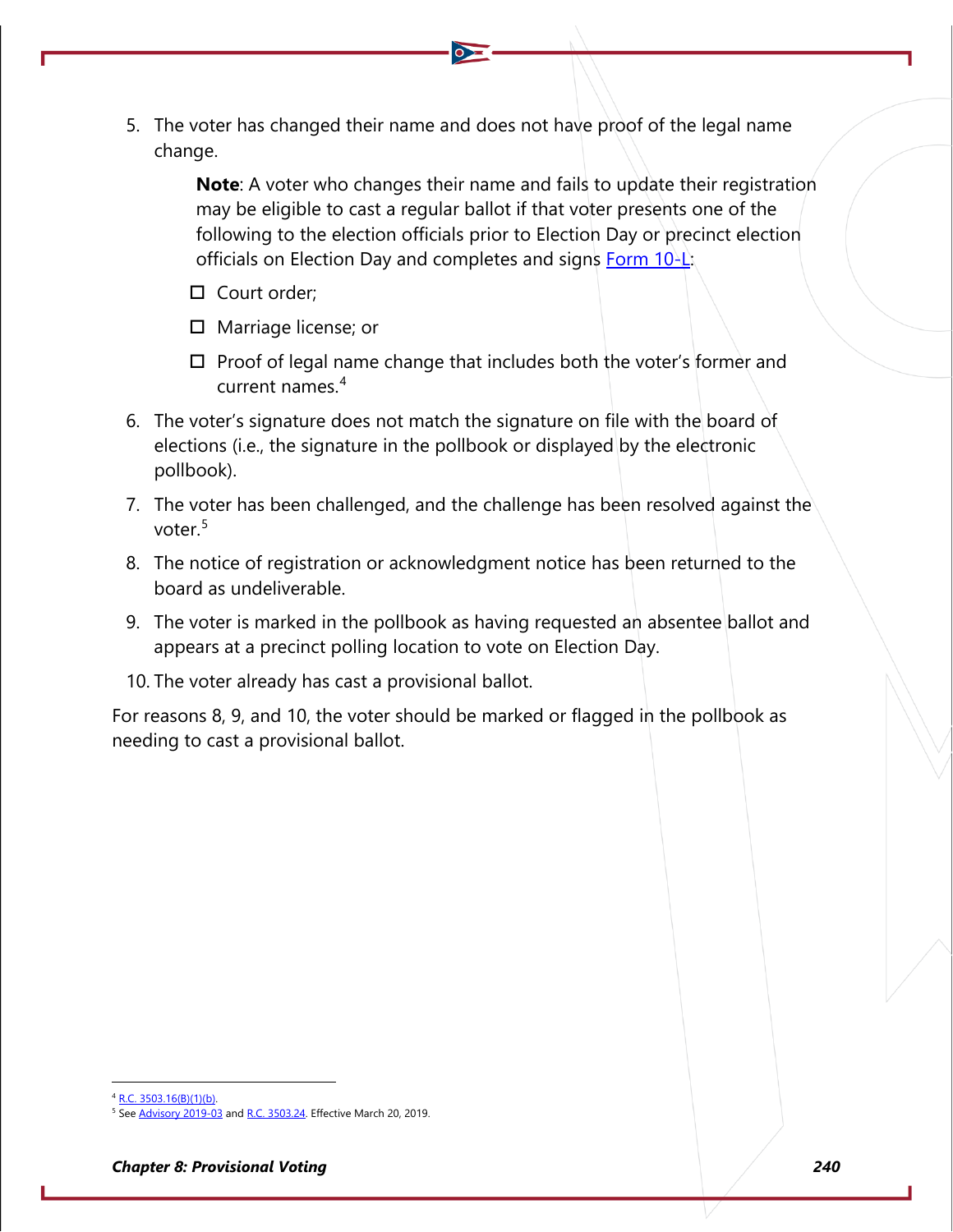## **WHEN AND WHERE CAN A PROVISIONAL BALLOT BE CAST?**

When and where an elector may cast a provisional ballot depends upon the reason why they must cast a provisional ballot.

The following voters can cast a provisional ballot at the board of elections office or at another site designated for early in-person absentee voting beginning the 28th day prior to a general, non-presidential primary, or special election and the 25th day prior to a presidential primary election and ending at the end of early in-person absentee voting on the Monday prior to the election, or on the day of the election:

- 1. A voter who has moved from one precinct to another within a county and failed to update their address by the voter registration deadline.<sup>[6](#page-2-0)</sup>
- 2. A voter who has moved from one precinct to another within the county and changed their name but failed to update their voter registration.<sup>[7](#page-2-1)</sup>
- 3. A voter who has moved outside of their county (but still within Ohio) and failed to update their address by the voter registration deadline. $8$

Additionally, an absentee voter who is in one of the three categories above, or who changed their name but failed to update their voter registration, and who is unable to appear at the board of elections office on account of personal illness, physical disability, or infirmity can request and cast a provisional/absentee ballot beginning the 27th day prior to an election and ending at noon on the Saturday prior to Election Day.<sup>[9](#page-2-3)</sup> [Form 11-](https://www.sos.state.oh.us/globalassets/elections/forms/11-i.pdf) [I](https://www.sos.state.oh.us/globalassets/elections/forms/11-i.pdf) is the absentee ballot application prescribed for this purpose. For details on a provisional/absentee voter, please refer to Chapter 7, Absentee Voting in this manual.

If a voter must cast a provisional ballot for any reason other than those listed in this subsection, they must cast it in their precinct on Election Day.

## **HOW DOES A VOTER CAST A PROVISIONAL BALLOT?**

#### 1. **What Each Precinct Needs**

A board of elections must supply each precinct with enough of the following for provisional voters:

 $\Box$  The Provisional Ballot Affirmation Statement or provisional ballot envelope containing the affirmation statement ( $Form 12-B$  with the most-recent issue date);

<span id="page-2-0"></span><sup>6</sup> [R.C. 3503.16\(B\)\(2\).](http://codes.ohio.gov/orc/3503.16)

<span id="page-2-1"></span>[R.C. 3503.16\(B\)\(2\).](http://codes.ohio.gov/orc/3503.16)  $3503.16(0)$ 

<span id="page-2-3"></span><span id="page-2-2"></span><sup>3503.16(</sup>G)

*Chapter 8: Provisional Voting 241*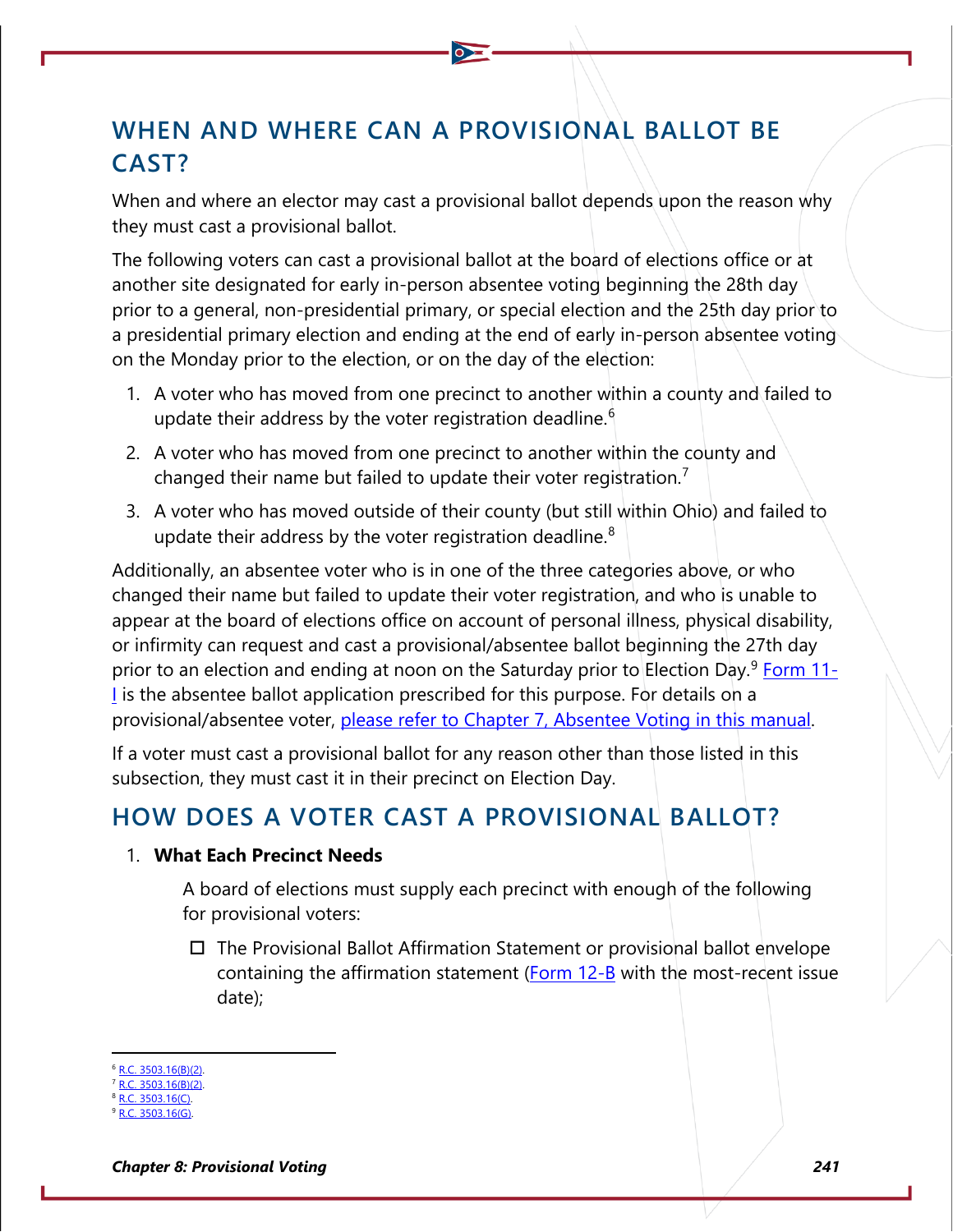- $\Box$  The provisional ballot notice [\(Form 12-H](https://www.ohiosos.gov/globalassets/elections/forms/2020/12-h_bilingual.pdf) with the most-recent issue date);
- $\Box$  [Form 12-D,](https://www.ohiosos.gov/globalassets/elections/forms/12-D.pdf) Provisional Voter Precinct Verification Form;
- □ [Form 10-L](https://www.ohiosos.gov/globalassets/elections/forms/10-L.pdf) for Change of Name Voters; and
- $\Box$  An optical scan ballot for each ballot configuration within the polling location.

[Form 12-D](https://www.ohiosos.gov/globalassets/elections/forms/12-D.pdf) is used only when a voter insists on casting a provisional ballot in the wrong precinct within the polling location after being directed to the correct precinct within the polling location.<sup>[10](#page-3-0)</sup>

#### 2. **What Each Provisional Voter Needs**

After it has been determined that a voter must cast a provisional ballot, the voter must be given the following three items:

- A Provisional Ballot Affirmation Statement or provisional ballot envelope containing the affirmation statement ( $Form 12-B$  with the most-recent issue date).
- $\Box$  The provisional ballot notice [\(Form 12-H](https://www.ohiosos.gov/globalassets/elections/forms/2020/12-h_bilingual.pdf) with the most-recent issue date).
- $\Box$  The appropriate optical scan ballot.

The provisional ballot notice [\(Form 12-H\)](https://www.ohiosos.gov/globalassets/elections/forms/2020/12-h_bilingual.pdf) is required both by state and federal law.<sup>[11](#page-3-1)</sup> It provides information on provisional voting and applicable deadlines, as well as a toll-free number that the voter may call to learn the status of their provisional ballot.

#### 3. **What Each Provisional Voter Must Do**

The voter is responsible for completing and signing the Provisional Ballot Affirmation Statement [\(Form 12-B\)](https://www.ohiosos.gov/globalassets/elections/forms/12-b_english.pdf).<sup>[12](#page-3-2)</sup>

The voter must provide five items on the provisional ballot affirmation in order for the ballot to be eligible to be counted. The required five items are:

- $\Box$  The voter's printed name;
- $\Box$  The voter's valid signature;
- $\Box$  The voter's date of birth;

<span id="page-3-1"></span><span id="page-3-0"></span><sup>&</sup>lt;sup>0</sup> [R.C.3505.181\(C\).](http://codes.ohio.gov/orc/3505.181)

<sup>11</sup> 52 U.S.C.A. § 21082; [R.C. 3505.181\(B\).](http://codes.ohio.gov/orc/3505.181)  $C. 3505.182.$ 

<span id="page-3-2"></span>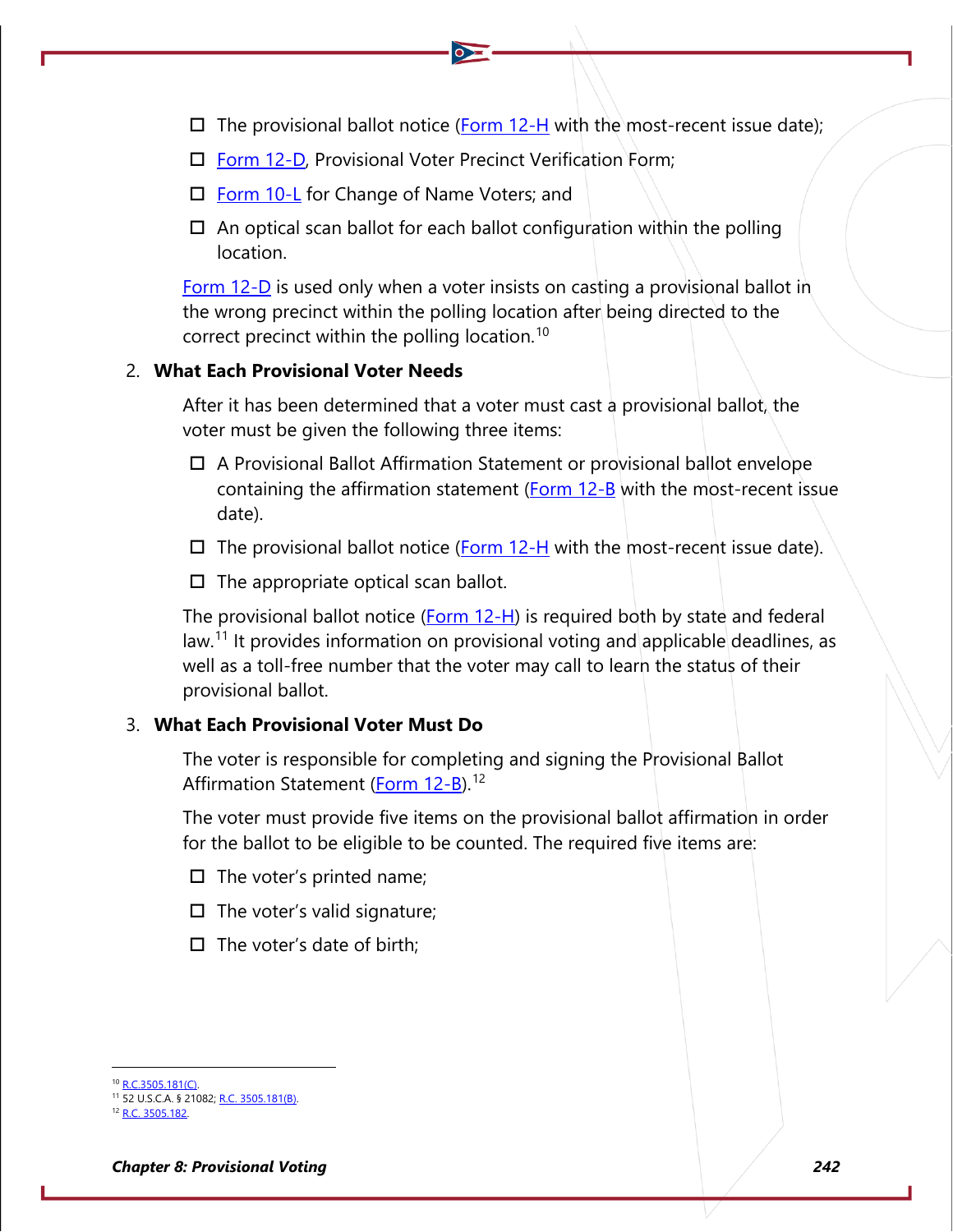- $\square$  The voter's current address; and
- $\Box$  An acceptable form of identification.

A provisional voter must print and sign their name. If a voter fails either to print or sign their name on the affirmation statement, the provisional ballot cannot be counted.<sup>[13](#page-4-0)</sup> Ohio law does not permit a voter to appear at the board of elections office after the election to print and/or sign their name on the affirmation statement.

A provisional voter must provide their date of birth and current address on the affirmation statement.<sup>[14](#page-4-1)</sup> Ohio law does not permit a voter to appear at the board of elections office after the election to provide their date of birth or current address on the affirmation statement.

The month and day of the voter's date of birth on the affirmation statement must match the month and day of the voter's date of birth in the voter registration database unless one of the following two exceptions applies:

- $\Box$  The voter's date of birth in the database is 1/1/1800, or
- $\Box$  The board of elections finds by a vote of at least three members that the voter has met all of the other requirements of division (B)(3) of  $R.C.$ [3505.183.](http://codes.ohio.gov/orc/3505.183) [15](#page-4-2)

**Note:** The requirements of division (B)(3) of <u>R.C. 3505.183</u> are:

- The provisional voter is registered to vote;<sup>[16](#page-4-3)</sup>
- The provisional voter is eligible to cast a ballot in the precinct and for the election in which the individual cast the ballot; $17$
- The provisional voter provided all of the information required (i.e., printed name, signature, date of birth, and current address and provided identification on Election Day or during the seven days following the election) $18$ ;
- If the provisional voter provided their Social Security number, driver license, or state identification number, that number is not different than the number contained in the Statewide Voter Registration Database<sup>[19](#page-4-6)</sup>;
- The provisional voter provided their current address<sup>[20](#page-4-7)</sup>; and

- <sup>15</sup> [R.C. 3505.183\(B\)\(3\)\(e\).](http://codes.ohio.gov/orc/3505.183)  $1.3505.183(B)(3)(a)$
- <span id="page-4-4"></span><span id="page-4-3"></span><sup>17</sup> [R.C. 3505.183\(B\)\(3\)\(b\).](http://codes.ohio.gov/orc/3505.183)
- <span id="page-4-5"></span>[R.C. 3505.183\(B\)\(3\)\(c\).](http://codes.ohio.gov/orc/3505.183)

<span id="page-4-0"></span><sup>13</sup> [R.C. 3505.183\(B\)\(1\)\(a\).](http://codes.ohio.gov/orc/3505.183)

<span id="page-4-2"></span><span id="page-4-1"></span>[R.C. 3505.183\(B\)\(3\).](http://codes.ohio.gov/orc/3505.183)

<span id="page-4-6"></span> $3505.183(B)(3)(d)$ .

<span id="page-4-7"></span>[R.C. 3505.183\(B\)\(3\)\(f\).](http://codes.ohio.gov/orc/3505.183)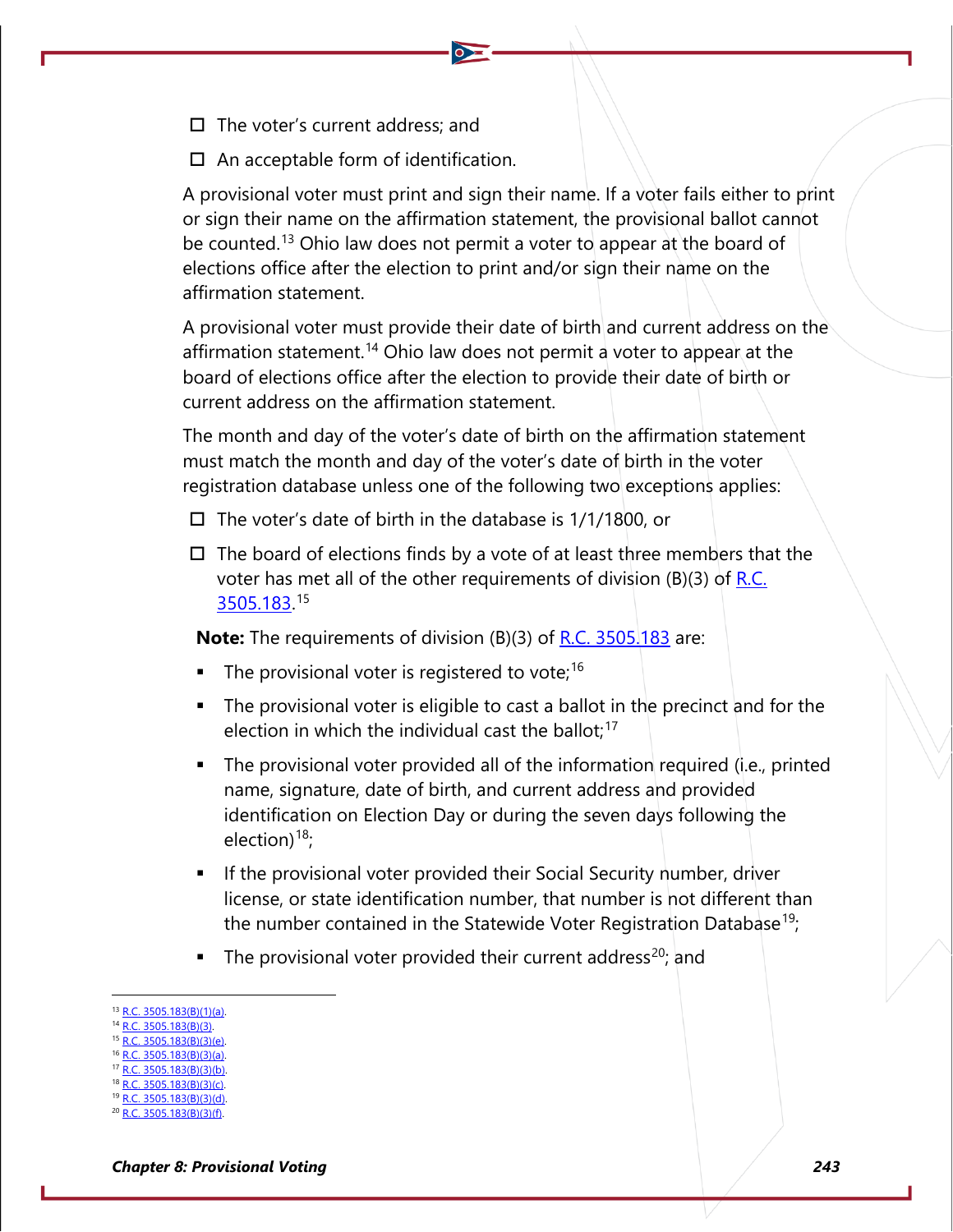If the provisional voter has been challenged, they provided information necessary to resolve the challenge during the seven days following the election or the board resolved the challenge in favor of the voter at a hearing.[21](#page-5-0)

A provisional voter must provide an acceptable form of identification either on Election Day or during the seven days following the election.<sup>[22](#page-5-1)</sup> Acceptable identification to cast a provisional ballot includes the following:<sup>[23](#page-5-2)</sup>

- $\square$  The last four digits of the voter's Social Security number;
- $\square$  The voter's driver license or state identification card number;
- $\Box$  A current and valid photo identification;
- $\Box$  A military identification; or
- $\Box$  A copy of a current<sup>[24](#page-5-3)</sup> utility bill (including cell phone bill), bank statement, government check, paycheck, or other government document that shows the voter's name and current address.

For additional information and definitions on acceptable identification for voting purposes, please see Chapter 7 of this manual and [Directive 2008-80](https://www.sos.state.oh.us/globalassets/elections/directives/2008/dir2008-80.pdf) in the resources section.

# **Section 8.02 Provisional Ballots Cast in the Wrong Precinct**

## **THE IMPORTANCE OF THE CORRECT PRECINCT**

When an individual registers to vote in Ohio, they are placed within a precinct based upon their residential address and is eligible to vote in all elections held in that precinct.<sup>[25](#page-5-4)</sup> A voter must be a resident of the precinct in which they offer to vote.<sup>[26](#page-5-5)</sup>

## **PROVISIONAL BALLOT CAST IN THE WRONG PRECINCT OF A SINGLE-PRECINCT POLLING LOCATION**

Because Ohio law requires a voter to be a resident of the precinct in which they offer to vote, a provisional ballot cast in the wrong precinct cannot be counted unless it falls under the exception outlined in subsection (c), below.

<span id="page-5-0"></span>[R.C. 3505.183\(B\)\(3\)\(g\) & \(h\).](http://codes.ohio.gov/orc/3505.183)

<span id="page-5-1"></span><sup>22</sup> [R.C. 3505.183\(B\)\(6\) & \(7\).](http://codes.ohio.gov/orc/3505.183)  $^{23}$  [R.C. 3505.181\(B\)\(6\).](http://codes.ohio.gov/orc/3505.181)

<span id="page-5-3"></span><span id="page-5-2"></span>

<sup>&</sup>lt;sup>24</sup> "Current" means that the document contains a date within the last 12 months or an expiration date that has not passed. <sup>25</sup> [R.C. 3503.01\(A\).](http://codes.ohio.gov/orc/3503.01)

<span id="page-5-5"></span><span id="page-5-4"></span><sup>26</sup> [R.C. 3503.01\(A\).](http://codes.ohio.gov/orc/3503.01)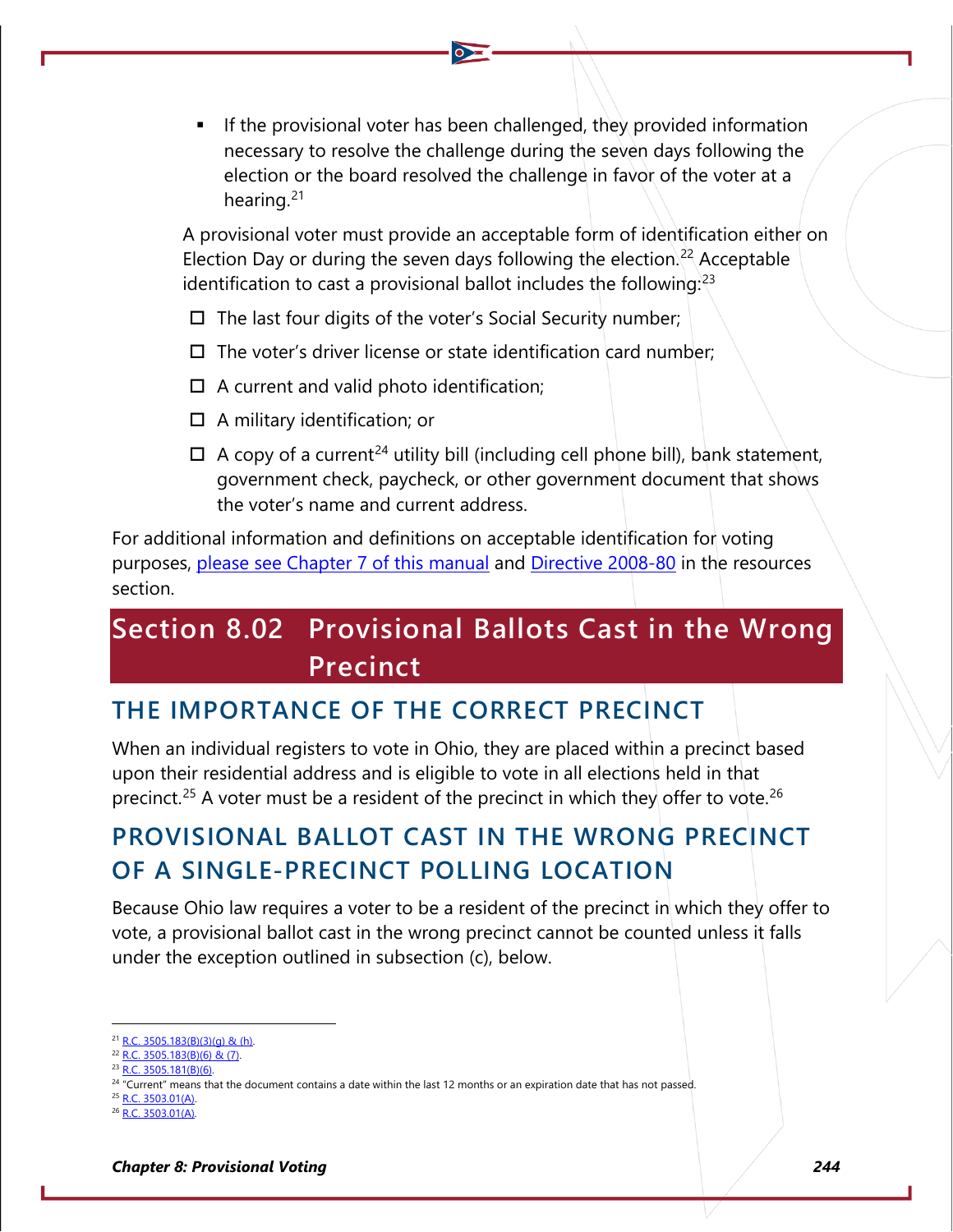# **PROVISIONAL BALLOT CAST IN WRONG PRECINCT OF MULTI-PRECINCT POLLING LOCATION**

Under Ohio law, a provisional ballot cast in the wrong precinct of a multi-precinct polling location may be eligible to be counted if the precinct election official did not notify the voter that they were in the wrong precinct. A precinct election official must notify and direct a voter to the correct precinct.<sup>[27](#page-6-0)</sup>

If a voter refuses to cast a ballot in the correct precinct, they must be permitted to cast a provisional ballot and advised that a ballot cast in the wrong precinct cannot be counted.[28](#page-6-1) To document the fact that the voter was directed to the correct precinct but opted to cast a provisional ballot in the wrong precinct, a precinct election official must complete [Form 12-D](https://www.ohiosos.gov/globalassets/elections/forms/12-D.pdf) and attach it to the provisional voter's provisional ballot envelope.[29](#page-6-2)

If a precinct election official does not complete and attach  $Form 12-D$  to the provisional envelope, the board must remake and count the provisional ballot for any contest in which the voter would be eligible to vote if the voter were to cast a ballot in the correct precinct.

[Details on processing a provisional ballot cast in the wrong precinct but correct polling](#page-7-0)  [location are contained in Section 8.04, Step-by-Step Process For Determining Eligibility.](#page-7-0)

# **Section 8.03 Processing Provisional Ballots**

## **EXAMINATION OF PROVISIONAL AFFIRMATIONS PRIOR TO OFFICIAL CANVASS**

Board staff, working in bipartisan teams, may begin examining provisional ballot envelopes the day after the election,  $30$  as long as the board has adopted a provisional ballot policy allowing its staff to do so. The bipartisan teams may categorize provisional ballots into groups of like ballots (e.g., ballots that have been verified and eligible to be counted, provisional affirmations that are missing the voter's signature, etc.) for the board to consider.

- <span id="page-6-0"></span> $R.C. 3505.181(C)(1).$
- [R.C. 3505.181\(C\)\(1\).](http://codes.ohio.gov/orc/3505.181)

<span id="page-6-2"></span><span id="page-6-1"></span> $\overline{3505.181(C)(2)}$ .  $3505.183(G)(1)$ .

<span id="page-6-3"></span>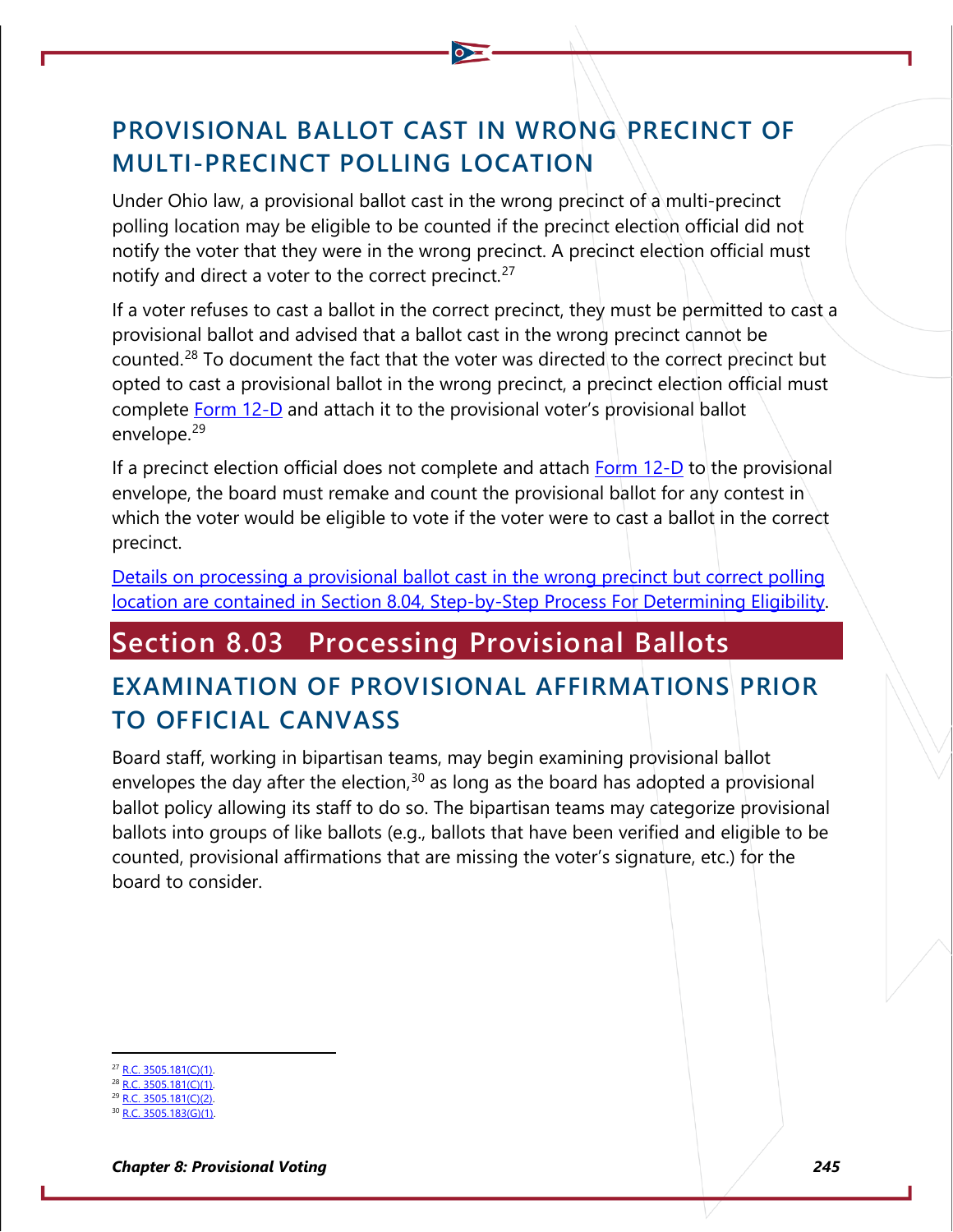## **SUPPLEMENTAL INFORMATION DURING SEVEN-DAY PERIOD**

A provisional voter who failed to provide identification on Election Day may appear at the board of elections and provide identification during the seven days following the election.[31](#page-7-1)

A provisional voter who has been challenged and needs to provide information to resolve the challenge also may appear at the board of elections and provide information during the seven days following the election.<sup>[32](#page-7-2)</sup>

### **BOARD MEMBERS VOTE ON ELIGIBILITY**

It is important to remember that only the board members themselves can determine the validity of each provisional ballot. The board must, by a majority vote, determine whether to accept and count – or whether to reject and not count – each and every provisional ballot in a properly-noticed, public meeting.

## **OPENED AND COUNTED IN OFFICIAL CANVASS**

No provisional ballot envelope may be opened and no provisional ballot may be counted until the board has voted on the eligibility of each and every provisional ballot cast in the election.[33](#page-7-3)

The opening of provisional ballot envelopes and the counting of provisional ballots cannot begin until the start of the official canvass, which may begin no earlier than the 11th day following the election. $34$ 

A board must complete the counting of provisional ballots and the official canvass no later than the 21st day after the election.<sup>[35](#page-7-5)</sup>

# <span id="page-7-0"></span>**Section 8.04 Mandatory Step-by-Step Process for Determining Eligibility**

Each board is required to follow the step-by-step instructions outlined below to determine the eligibility of a provisional ballot to be counted.

#### **Step 1: Determine whether the affirmation statement on the provisional ballot envelope contains each of the following five items:**

1. Voter's printed name;

- <span id="page-7-2"></span><sup>32</sup> [R.C. 3505.181\(B\)\(7\).](http://codes.ohio.gov/orc/3505.181) <sup>33</sup> [R.C. 3505.183\(F\).](http://codes.ohio.gov/orc/3505.183)
- <span id="page-7-4"></span><span id="page-7-3"></span>3505.32(A).
- <span id="page-7-5"></span>3505.32(A).

*Chapter 8: Provisional Voting 246*

<span id="page-7-1"></span><sup>&</sup>lt;sup>1</sup> [R.C. 3505.181\(B\)\(7\).](http://codes.ohio.gov/orc/3505.181)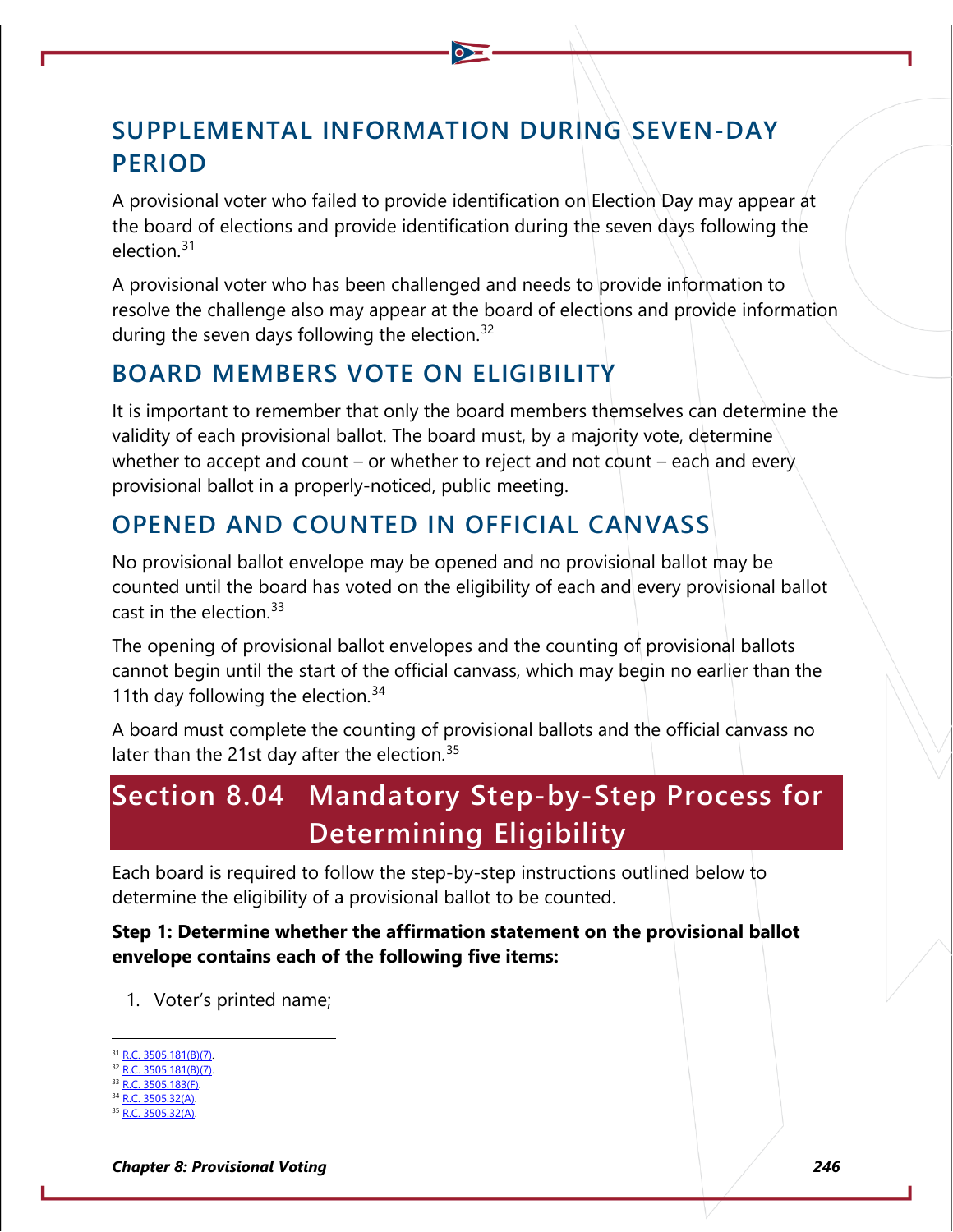- 2. Voter's valid signature;
- 3. Voter's date of birth;
- 4. Voter's current address; and
- 5. Voter's identification.
	- $\Box$  If the affirmation statement contains all five of the required items, proceed to Step 2.
	- $\Box$  If the affirmation statement does not contain both the voter's printed name and valid signature, then the board must reject the provisional ballot.<sup>[36](#page-8-0)</sup>
	- $\Box$  If the affirmation statement does not contain the voter's date of birth or it does not fall into the exception below, then the board must reject the provisional ballot.[37](#page-8-1)

**Exception:** If the affirmation statement contains the voter's date of birth but the month and day are different from the month and day in the Statewide Voter Registration Database, the board must reject the provisional ballot unless 1) the voter's date of birth in the database is 1/1/1800; or 2) the board of elections finds by a vote of at least three of its members that the voter has met all of the other requirements of division (B)(3) of [R.C. 3505.183.](http://codes.ohio.gov/orc/3505.183)<sup>[38](#page-8-2)</sup> If the ballot falls into this exception, proceed to Step 2.

**Step 2: Determine whether the provisional voter indicated on the affirmation statement showed an acceptable form of identification to the precinct election official or whether the provisional voter provided at least one of the following on the affirmation statement: The last four digits of the voter's Social Security number, the voter's driver license number, or state identification card number.**

- $\Box$  If the voter indicated on the affirmation statement that they showed the precinct election official one of the acceptable forms of identification, proceed to Step 3. $39$
- $\Box$  If the voter provided identification on the affirmation statement, and the number (or, if a driver license or state identification card number, the combination of letters and numbers) provided is not different from the number that is contained in the Statewide Voter Registration Database, proceed to Step 3.[40](#page-8-4)
- $\Box$  If the voter provided identification on the affirmation statement but that identification is different from what is contained in the Statewide Voter Registration Database (i.e., the number or, if a driver license or state identification

<span id="page-8-0"></span> $2.3505.183(B)(4)(a)(iii).$ 

<span id="page-8-2"></span><span id="page-8-1"></span> $\overline{BC}$ . 3505.183(B)(4)(a)(ix). <sup>38</sup> [R.C. 3505.183\(B\)\(4\(a\)\(ix\).](http://codes.ohio.gov/orc/3505.183)

 $3505.181(B)(6)$ .

<span id="page-8-4"></span><span id="page-8-3"></span>[R.C. 3505.183\(B\)\(3\(d\).](http://codes.ohio.gov/orc/3505.183)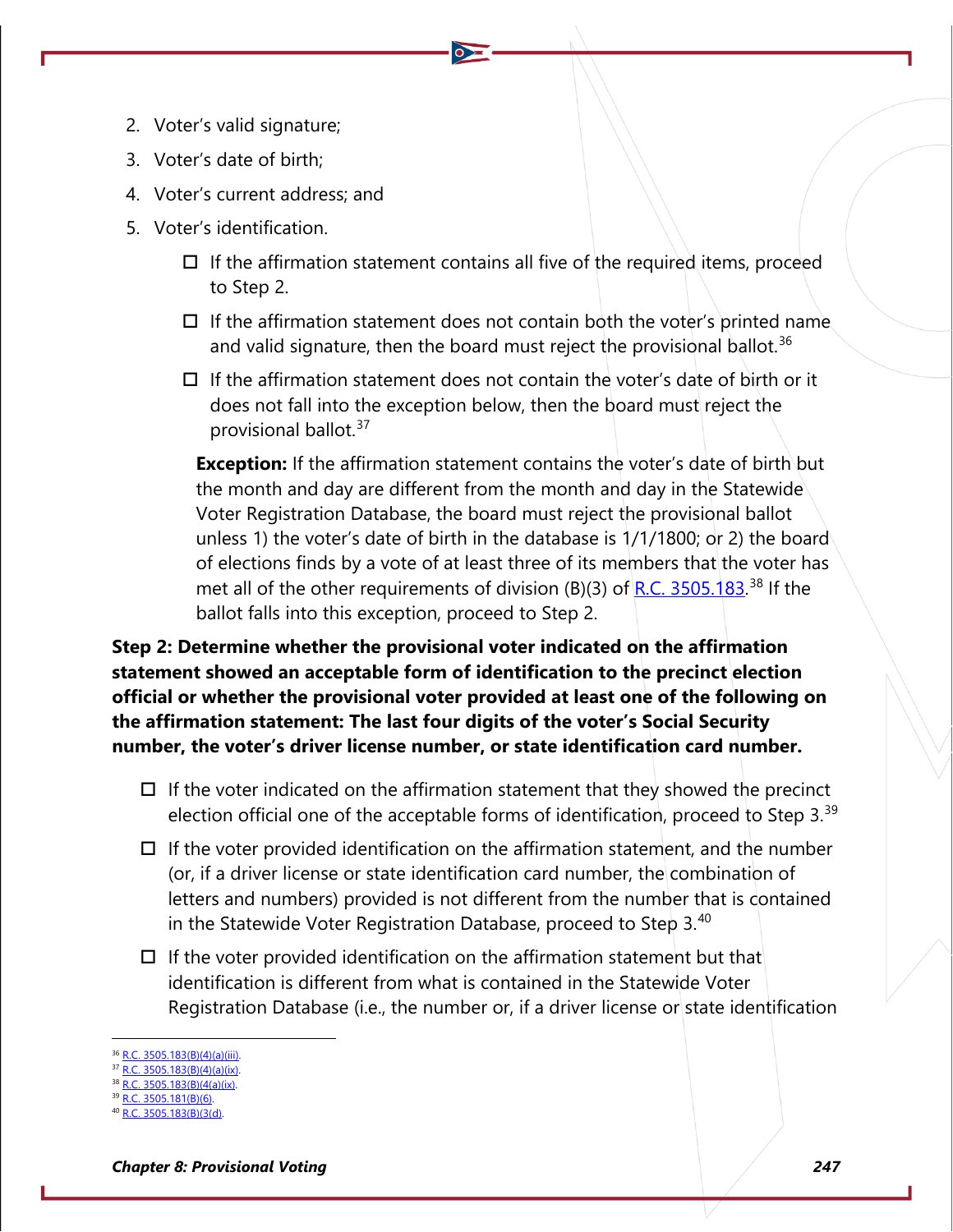card number, the combination of letters and numbers, provided is different), the board must reject the provisional ballot.<sup>[41](#page-9-0)</sup>

- $\Box$  If the voter did not provide identification on the affirmation statement or did not indicate that they showed an acceptable form of identification to the precinct election official but returned to board of elections within seven days after the election and provided one of the acceptable forms of voter identification, proceed to Step 3.[42](#page-9-1)
- $\Box$  If the voter did not provide identification on the provisional ballot affirmation, did not indicate on the affirmation statement that they showed the precinct election official an acceptable form of identification, and did not return to the board within the seven days after the election to remedy the missing item, the board must reject the provisional ballot.<sup>[43](#page-9-2)</sup>

#### **Step 3: Determine whether the board can verify the identity of the voter based on the information provided on the provisional ballot affirmation or provided by the voter within the seven-day period.**

- $\Box$  If the board can verify the identity of the voter based upon the information provided on the provisional ballot affirmation and/or provided by the voter within seven days of the election, proceed to Step 4.
- $\Box$  If the board cannot verify the identity of the voter based upon the information provided on the provisional ballot affirmation and/or the information provided by the voter within seven days of the election, the board must reject the provisional ballot.[44](#page-9-3)

**Note:** To verify identity, the board must 1) conduct at least one "wildcard" search of the county's local voter registration database, if available, 2) conduct a voter query of the Statewide Voter Registration Database using 'Search by Driver License Number' and 3) conduct at least one voter query of the Statewide Voter Registration Database by entering as much or as little information as is available using 'Search by Name.' Once a board has successfully identified a voter with one search, it is not necessary to conduct the additional queries.

<span id="page-9-1"></span><span id="page-9-0"></span><sup>&</sup>lt;sup>1</sup> [R.C. 3505.183\(B\)\(4\)\(a\)\(viii\).](http://codes.ohio.gov/orc/3505.183)

<sup>42</sup> [R.C. 3505.183\(B\)\(3\(g\).](http://codes.ohio.gov/orc/3505.183)

<sup>3505.183(</sup>B)(4)(a)(viii).

<span id="page-9-3"></span><span id="page-9-2"></span><sup>3505.183(</sup>B)(4)(b)(i); *State ex rel. Skaggs v. Brunner* (2008), 120 Ohio St. 3d 506.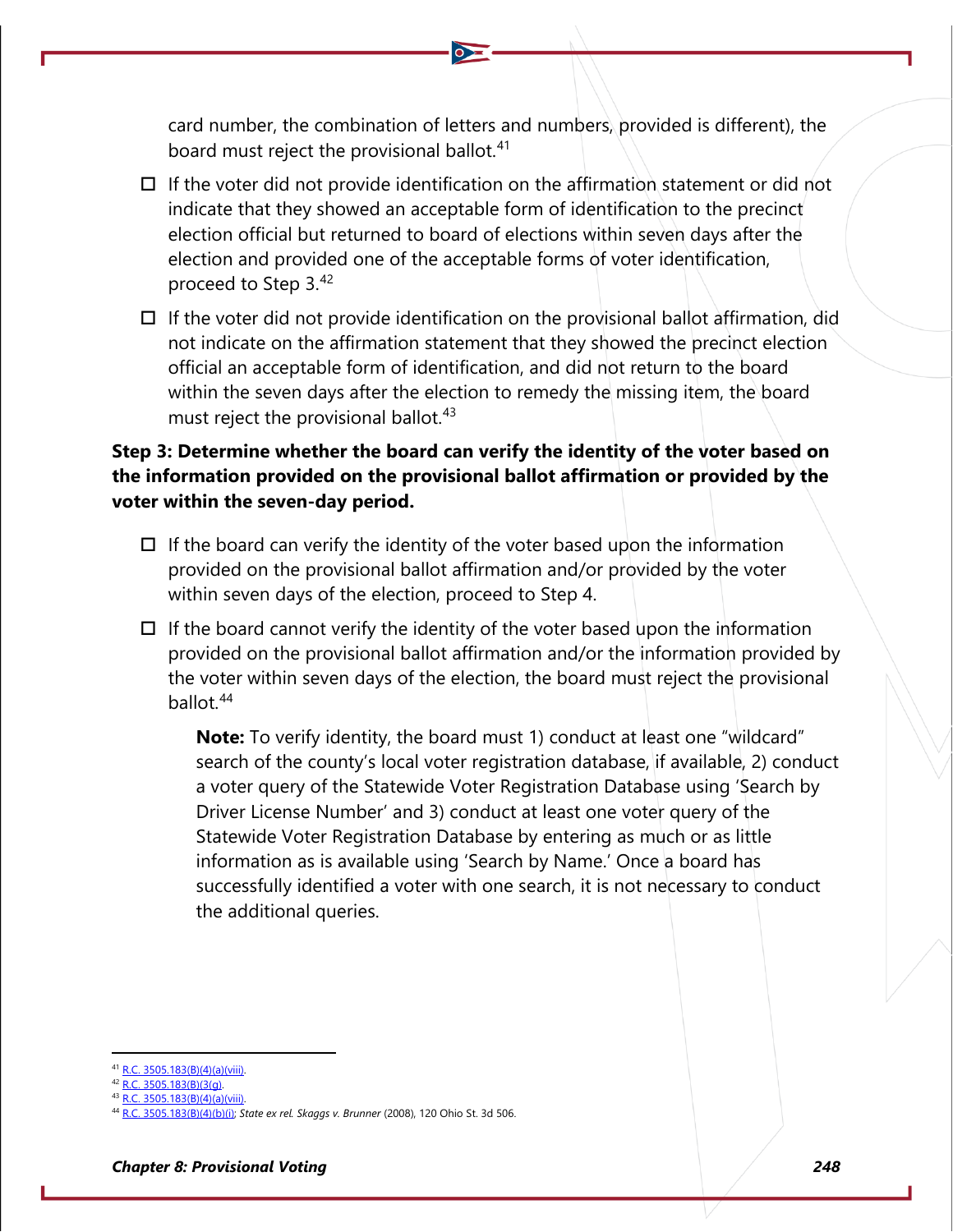#### **Step 4: Determine whether the voter is a registered voter anywhere in the State of Ohio at least 30 days before the election.**

- $\Box$  If the voter was registered to vote anywhere in the State of Ohio at least 30 days before the election, proceed to Step 5.
- $\Box$  If the voter was not registered to vote anywhere in the State of Ohio at least 30 days before the election, then the board must reject the provisional ballot.<sup>[45](#page-10-0)</sup>

#### **Step 5: Determine whether the voter is a resident of the county and precinct in which the voter offers to vote.[46](#page-10-1)**

- $\Box$  If the voter is a resident of the county and precinct in which the provisional ballot was cast, proceed to Step 6.
- $\Box$  If the voter moved and provided a new address within the precinct on the affirmation statement, then the voter is considered a resident of the new precinct and the board must proceed to Step 6.
- $\Box$  If the voter cast the provisional ballot in the wrong precinct, but in the correct polling location, including the board of elections office, and a precinct election official did not complete and attach **Form 12-D** to the provisional ballot envelope, the board must remake and count the provisional ballot for only those contests for which the voter was otherwise eligible to vote.<sup>[47](#page-10-2)</sup>
- $\Box$  If the voter cast the provisional ballot in the wrong precinct, but in the correct polling location, including the board of elections office, and a precinct election official did complete and attach [Form 12-D,](https://www.ohiosos.gov/globalassets/elections/forms/12-D.pdf) but the board verified that the precinct to which the precinct election official directed the voter was the incorrect precinct, the board must remake and count the provisional ballot for only those contests for which the voter was otherwise eligible to vote.
- $\Box$  If the voter cast the provisional ballot in the wrong precinct, but correct polling location, including the board of elections office, and 1) a precinct election official completed **Form 12-D** and 2) the board verified that the precinct to which the precinct election official directed the voter was the correct precinct, the board must reject the provisional ballot.<sup>[48](#page-10-3)</sup>
- $\Box$  If the voter cast the provisional ballot in the wrong precinct and wrong polling location the board must reject the provisional ballot.<sup>[49](#page-10-4)</sup>

<span id="page-10-0"></span>[Ohio Constitution Article V, Section 1;](https://www.legislature.ohio.gov/laws/ohio-constitution/section?const=5.01) [R.C. 3505.183\(B\)\(4\)\(a\)\(i\).](http://codes.ohio.gov/orc/3505.183)

<span id="page-10-2"></span><span id="page-10-1"></span>[R.C. 3503.01\(A\).](http://codes.ohio.gov/orc/3503.01)

[R.C. 3505.183\(D\)\(1\).](http://codes.ohio.gov/orc/3505.183)  $\overline{3505.183(D)(1)}$ .

<span id="page-10-4"></span><span id="page-10-3"></span><sup>3505.183(</sup>D)(3).

*Chapter 8: Provisional Voting 249*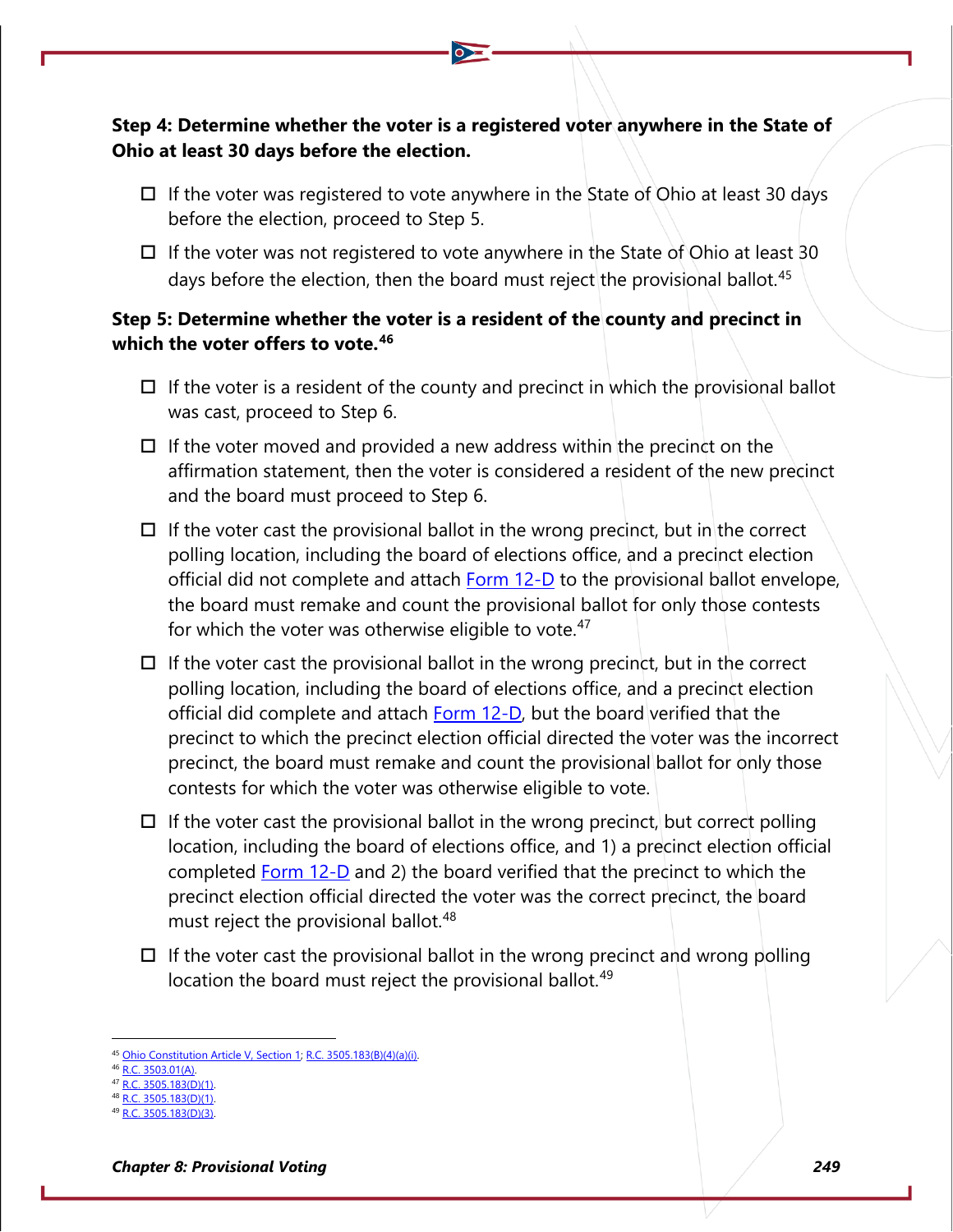#### **Step 6: Determine whether the voter already requested and cast a ballot in the election.**

- $\Box$  If the voter has not cast another ballot, proceed to Step 7.
- $\Box$  If the voter has requested and cast an absentee ballot but either of the following exceptions apply, proceed to Step 7.

**Exception 1**: The board of elections shall count the provisional ballot, instead of the absentee ballot, if the board determines that the absentee ballot is invalid because the elector's signature on the absentee voter's identification envelope does not match the signature on file with the board of elections, and the elector cast the provisional in the voter's precinct on Election Day.<sup>[50](#page-11-0)</sup> If the ballot meets this exception, proceed to Step 7.

**Exception 2:** The board of elections does not receive the voter's absentee ballot by the 10th day following the election, and the elector cast the provisional in the voter's precinct on Election Day.<sup>[51](#page-11-1)</sup> If the ballot meets this exception, proceed to Step 7.

 $\Box$  If the voter has cast another ballot, or requested and cast an absentee ballot and the exceptions above do not apply, the board must reject the provisional ballot.

**Step 7: If you have completed Steps 1 through 6 and determined that the provisional ballot should be rejected, you must consider and apply the consent decree issued by the federal court in** *Northeast Ohio Coalition for the Homeless v. Brunner, S.D. Ohio No. 2:06-cv-896, (NEOCH)***, which is copied in full in [Section](#page-16-0)  [8.07](#page-16-0) of this chapter.** 

# **Section 8.05 Registering to Vote / Updating Address from Affirmation**

A board cannot count a provisional ballot cast by an individual who is not registered to vote in Ohio by the voter registration deadline for that election. However, a completed Provisional Ballot Affirmation Statement (envelope) also serves as a voter registration form, change of address, and/or change of name form. Even if the provisional ballot envelope is not opened and the ballot counted, the board must use the information on the application to enter the person as a new registered voter, or update the voter's address and/or name.

If the board needs information in addition to that provided on the Provisional Ballot Affirmation Statement in order to register the individual to vote, the board must contact

<span id="page-11-0"></span> $^{50}$  [R.C. 3509.09\(C\)\(2\).](http://codes.ohio.gov/orc/3509.09)

<span id="page-11-1"></span><sup>51</sup> [R.C. 3509.09\(C\)\(3\).](http://codes.ohio.gov/orc/3509.09)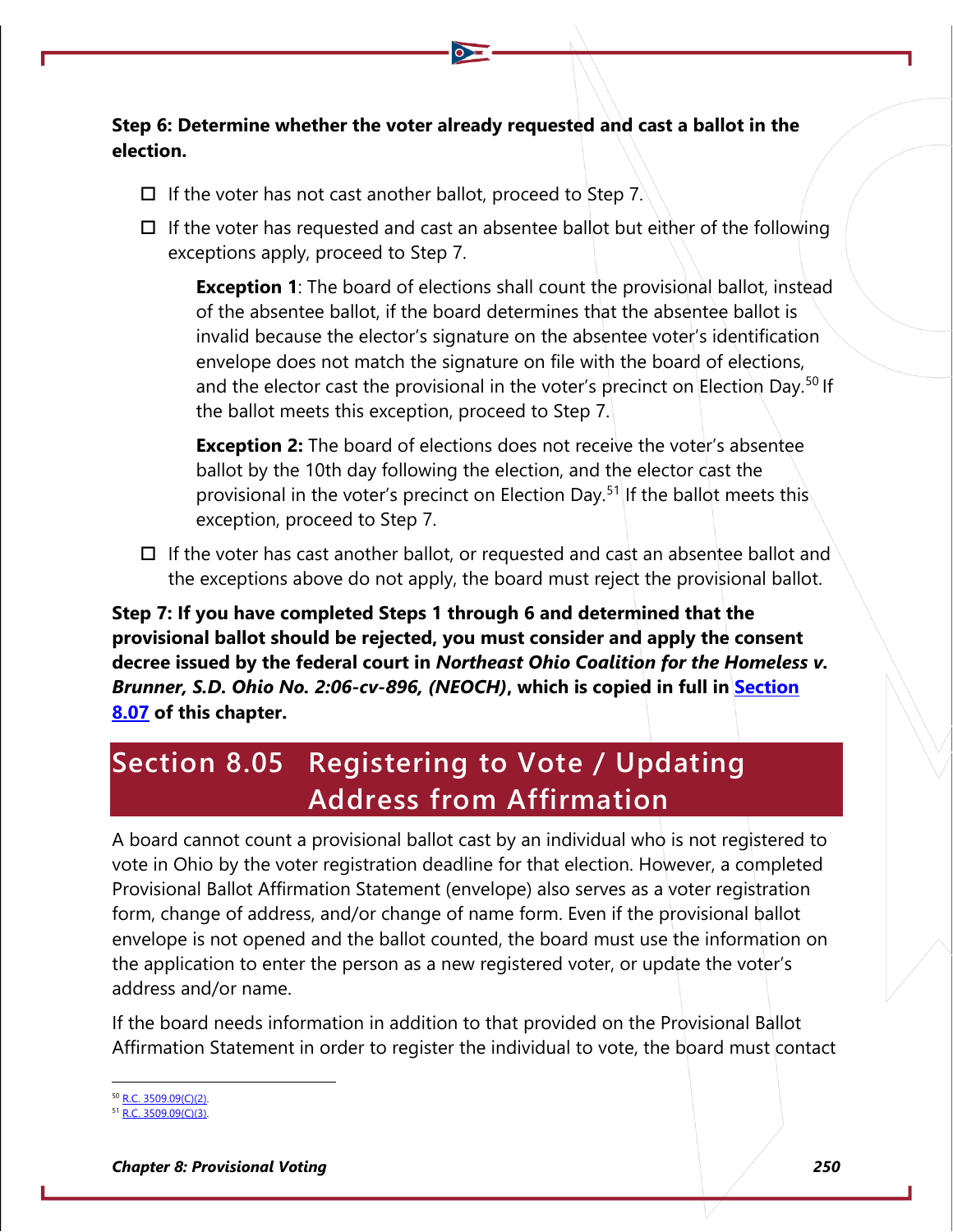the individual and request the information needed.

# **Section 8.06 APRI Exception**

The parties to *Ohio A. Philip Randolph Institute et al. v. LaRose*, Case No. 2:16-cv-303 consented to a joint stipulation and order that the Secretary of State will reinstate and implement the "APRI Exception" for all special, local, state, and federal elections taking place through December 31, 2022. This Directive is materially similar to the courtordered Directives that were in effect starting with the 2016 General Election.

# **TO WHOM THIS EXCEPTION APPLIES**

For purposes of the aforementioned elections only, a provisional ballot cast during the early in-person absentee voting period or on Election Day by a voter who is not registered to vote in the State of Ohio may be counted if all of the following apply (the "APRI Exception"):

- 1. The individual's voter registration was cancelled in 2011, 2013, 2015, or 2019 (confirmation **notice** mailed in 2007, 2009, 2011, 2013, 2014, or 2015) pursuant to the Supplemental Process;
- 2. The voter's provisional ballot affirmation reflects an address within the precinct in which the voter currently resides, and the voter was previously registered to vote within that same county prior to cancellation;
- 3. The board of elections does not have information that the voter was deceased, incarcerated on a felony conviction, or adjudicated as incompetent under Ohio law by a county probate court after the individual's registration record was cancelled; and
- 4. The voter's provisional ballot affirmation form and the ballot otherwise comply with all applicable laws and directives.

## **APPLYING THE APRI EXCEPTION**

Boards must apply the APRI Exception to the provisional ballot eligibility determination of any provisional voter who is not registered to vote in the State of Ohio at least 30 days before the election. If the board determines, as evidenced by the voter having a "cancelled" status in the Statewide Voter Registration Database ("SWVRD"), that the voter previously was registered to vote in the State of Ohio, it must count the provisional ballot using the following steps in conjunction with the mandatory [process](#page-7-0)  for determining eligibility of provisional ballots in Chapter 8, Provisional Voting, of the [Ohio Election Official Manual:](#page-7-0)

1. Identify the most recent address of registration in the Statewide Voter File for the voter (because merged records can result in multiple records for a single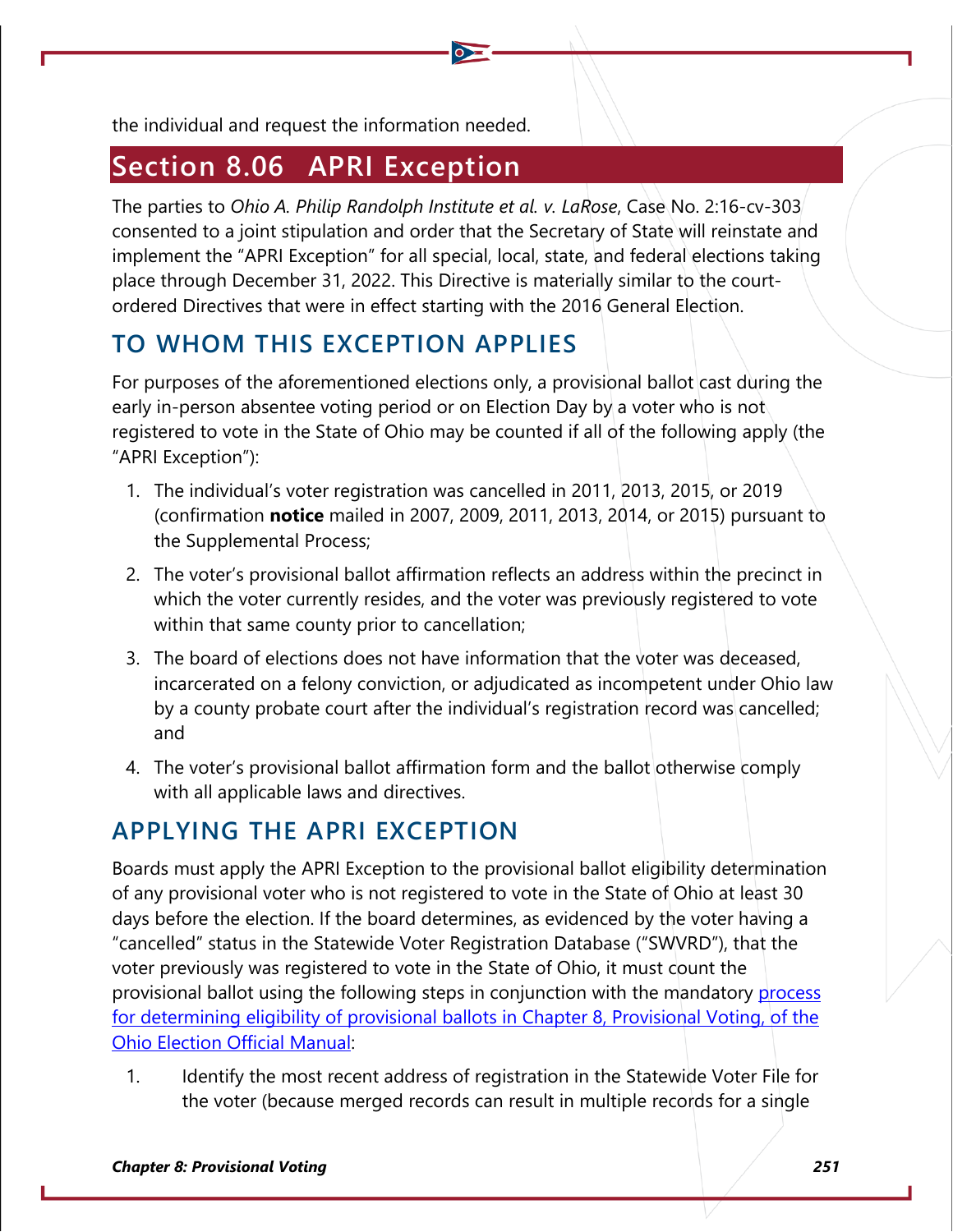voter, it is necessary to identify the most recent address of registration on file prior to cancellation). Proceed to "step 2" below.

- 2. If the most recent address of registration in the Statewide Voter File for the voter is in a different county than the address provided by the voter on the provisional affirmation, the board must reject the provisional ballot. If the most recent address of registration in the Statewide Voter File for the voter is the same as the address provided by the voter on the provisional affirmation, or if the address provided by the voter on the provisional affirmation is in the same county as the most recent address for the voter in the Statewide Voter file, proceed to "step 3" below.
- 3. Identify the "reason" code in the SWVRD. If the reason code is "Cancelled Deceased," "Cancelled – Incompetent," or "Cancelled – Incarcerated" the board must reject the provisional ballot. (A "merged" record is not a "cancelled" record.) If the reason code is something other than death, adjudication of incompetency by a probate judge, or incarceration on a felony conviction, proceed to "step 4" below.
- 4. Identify the date of cancellation in the SWVRD. If the date of cancellation is prior to 2011 or after 2019, the board must reject the provisional ballot. If the date of cancellation in the SWVRD is after January 1, 2011, but not after 2019, proceed to "step 5" below.
- 5. Determine if the voter was cancelled under the "Supplemental Process" of the state's general voter records maintenance program.

**If the board's records do not differentiate between a cancellation under the "NCOA Process" and a cancellation under the "Supplemental Process," the board must check the NCOA lists for the relevant years. If the board still cannot determine the reason for cancellation, the board must contact the Secretary of State's elections counsel.** The Secretary of State's elections counsel will compare the information from the voter's provisional ballot affirmation to the NCOA list from the year in which the voter was sent a confirmation notice (four years prior to the year of cancellation).

The Secretary of State's Office possesses the NCOA lists from 2007, 2009, 2011, 2013, 2014, and 2015. A county seeking to determine whether an individual is on the NCOA list in accordance with subsection (b) above shall contact the Secretary of State's Office, which shall provide the county with a prompt response.

The provisional ballot of a voter whose registration was cancelled under the "NCOA Process" cannot be counted under the APRI Exception. If the voter's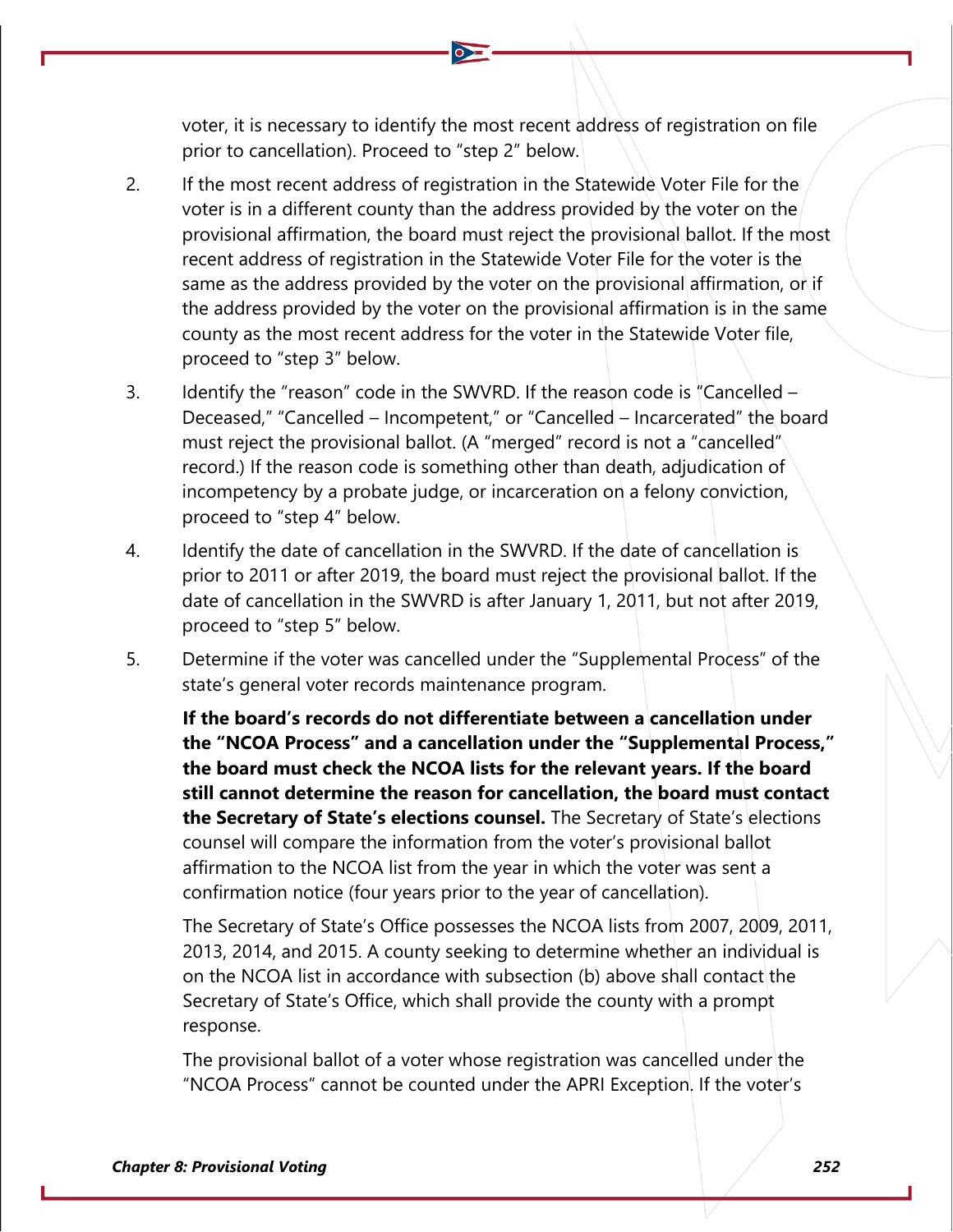registration was cancelled under the "NCOA Process," the board must reject the provisional ballot.

The provisional ballot of a voter whose registration was cancelled under the "Supplemental Process" must be counted under the APRI Exception if the provisional ballot affirmation and the provisional ballot otherwise comply with all applicable laws, as directed in the mandatory [process for determining](#page-7-0)  [eligibility of provisional ballots in Section 1.04 of this chapter.](#page-7-0)

# **DELIVERY IN CERTAIN CIRCUMSTANCES OF A PROVISIONAL BALLOT TO AN INDIVIDUAL WITH A PERSONAL ILLNESS, PHYSICAL DISABILITY, OR INFIRMITY**

Boards of elections are required to have two board staff members – one Democrat, one Republican—deliver a provisional ballot to an individual who meets all of the following conditions:

- The individual attests to the board that he or she has a personal illness, physical disability, or infirmity<sup>[52](#page-14-0)</sup>;
- The individual attests to the board that he or she is unable to cast a ballot inperson during early in-person absentee voting or on Election Day;
- The individual completes **Form 11-I-2**;
- The individual's voter registration was cancelled in 2011, 2013, 2015, or 2019 under the "Supplemental Process";
- The individual's most recent address of registration in the Statewide Voter File is in the same county as the individual's current address of registration as listed in the attestation;
- The individual is requesting the delivery of the provisional ballot to an address in the same county as both the individual's recent address of registration in the Statewide Voter File and the individual's current address of registration as listed in the attestation; and
- The individual is submitting the request to the board no later than noon on the Saturday prior to Election Day.

Boards are required to provide Form 11-1-2 to each individual contacting the board stating that he or she satisfies the conditions above.

If the individual completes **Form 11-I-2**, submits the Form to the board, and satisfies all

<span id="page-14-0"></span> $52$  [R.C. 3503.16\(G\).](http://codes.ohio.gov/orc/3503.16)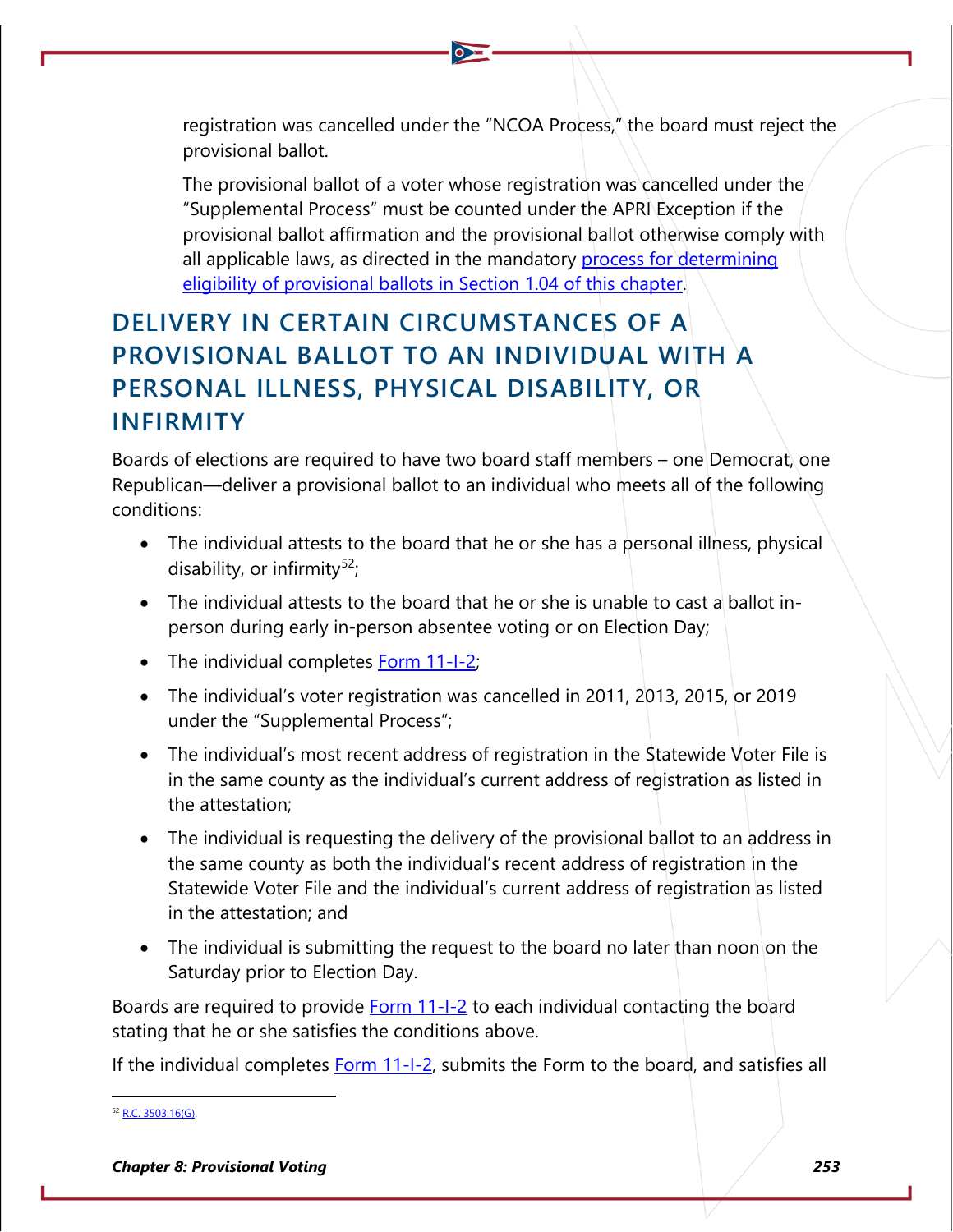of the conditions above, the board shall send two staff members—one Democrat, one Republican—to deliver a provisional ballot to the individual.

### **ISSUING ABSENTEE BALLOTS TO UOCAVA VOTER WHO WERE CANCELLED UNDER THE SUPPLEMENTAL PROCESS IN 2019, 2015, 2013, OR 2011.**

If a Federal Postcard Application or a Federal Write-In Absentee Ballot is received pursuant to state law, and the board of elections determines that the applicant's voter registration was cancelled in 2019, 2015, 2013, or 2011 under Ohio's supplemental list maintenance program, the applicant shall be considered to have submitted the application by the deadline established in 52 U.S.C. § 20302(a)(2), so long as the other requirements of this Directive, issued pursuant to court order, are met.

The board shall make a reasonable effort to locate any Federal Postcard Applications or a Federal Write-In Absentee Ballots that were received prior to October 7, 2019, and this Directive shall apply to any such Applications or Absentee Ballots as are located.

### **ADDITIONAL INSTRUCTIONS**

- For all elections between January 1, 2021 and December 31, 2022, the board must provide provisional ballots in a quantity of at least fifteen percent (15%) more than the number of provisional ballots cast at that precinct in the like election or its closest equivalent that occurred four years earlier. Additionally, each board must provide to each precinct and/or polling location a stock of provisional ballot affirmation envelopes (containing Secretary of State [Form 12-](https://www.ohiosos.gov/globalassets/elections/forms/12-b_english.pdf) [B\)](https://www.ohiosos.gov/globalassets/elections/forms/12-b_english.pdf) that is greater than the number of provisional ballots being provided for this election. Be mindful of the proper allocation of ballot and envelope quantities across precinct splits. Additionally, any multi-precinct polling location must have a sufficient supply of Secretary of State [Form 12-D.](https://www.ohiosos.gov/globalassets/elections/forms/12-d.pdf)
- Boards of elections will be required to provide the total count of provisional ballots counted using the APRI Exception separate from all other counted provisional ballots when the board submits its supplemental report at the conclusion of the official canvass following Election Day.
- Boards of elections are required to add the following language to any web tool used to aid voters in searching for their registration information:

"If you are unable to locate your voter registration information but think you are registered to vote and you have not moved outside of your county of prior registration, you may be eligible to cast a provisional ballot during in-person absentee voting period at an appropriate early voting location or the county board of elections, or on Election Day at the correct polling location for your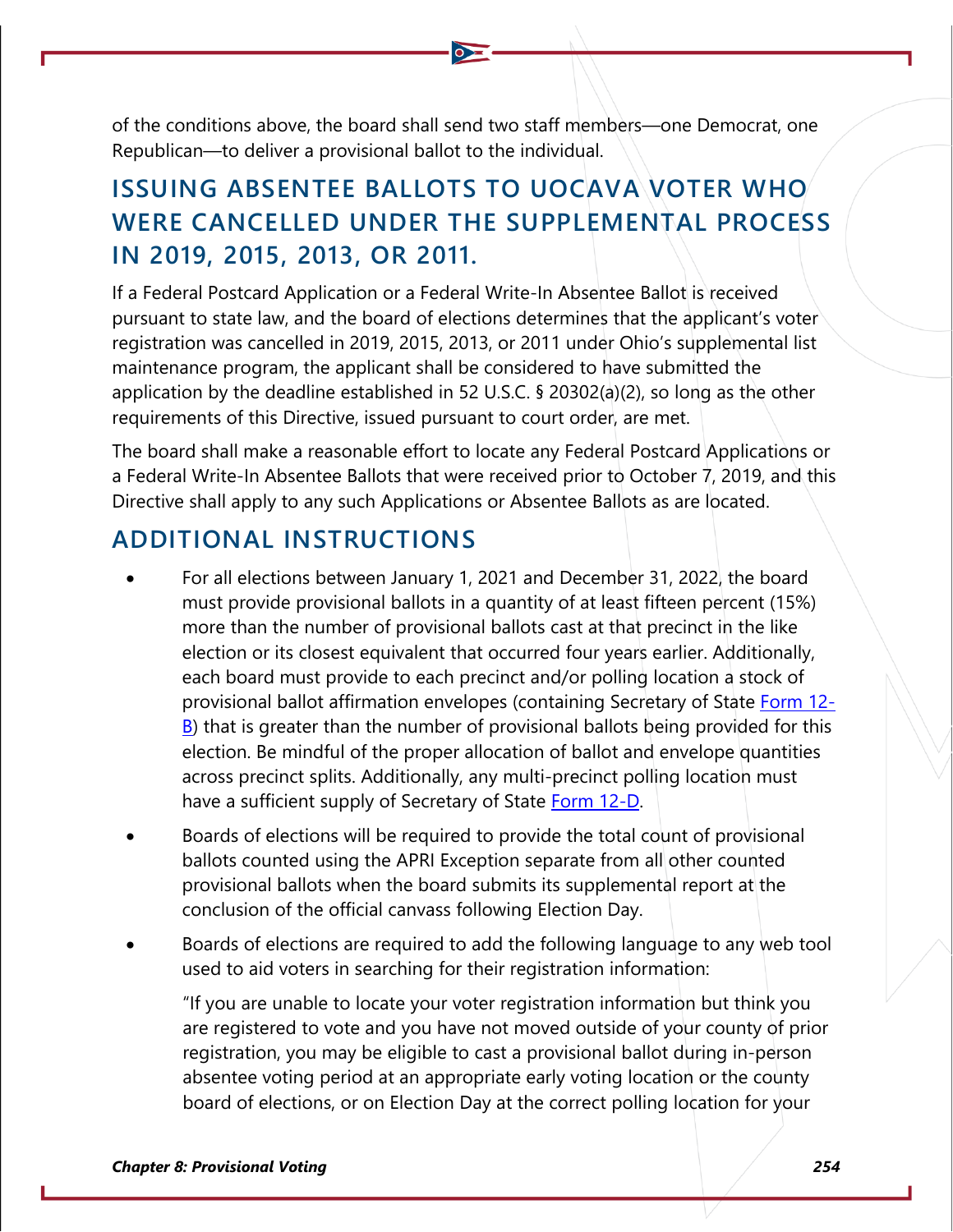current address that may be counted. We encourage you to check your registration status by contacting your local county board of elections. To find your polling location, please click here or call your county board of elections. Follow this link [for a full listing of Boards of Elections."](https://www.ohiosos.gov/elections/elections-officials/county-boards-of-elections-directory/)

With respect to absentee ballot request forms, submitted in person or by mail, that have not already been processed and/or rejected by the respective boards of elections, the following language shall be included in any notification of a denial of the request for an absentee voter ballot to any nonregistered voter:

"You may still cast a provisional ballot during in-person absentee voting period at an appropriate early voting location or the county board of elections, or on Election Day at the correct polling location for your current address. If you are unable to cast a ballot in-person during absentee voting or on Election Day because of personal illness, physical disability, or infirmity, you may be eligible to have a provisional ballot delivered to you. Please contact your local county board of elections for more information."

# <span id="page-16-0"></span>**Section 8.07 NEOCH**

Boards of elections are instructed to comply with the injunctive relief cited below as provided in the April 19, 2010 Consent Decree and modified by the Court on October 26, 2012 and November 2, 2012.

Additionally, each board of elections must post the notice, which was updated in 2014 following amendments to the statutes governing the casting and counting of provisional ballots, that contains the text of the injunctive relief granted in a conspicuous place in every location in which provisional ballots are processed after an election.

#### **Notice Issued Pursuant Court Order**

III. GENERAL INJUNCTIVE RELIEF.

4. THE COURT ADOPTS AND ANNEXES HEREAFTER DIRECTIVE 2008-80 AS AN ORDER OF THIS COURT.

5. DEFENDANT SECRETARY OF STATE, HER AGENTS, EMPLOYEES AND REPRESENTATIVES WILL INSTRUCT OHIO'S COUNTY BOARDS OF ELECTIONS TO ADHERE TO THE FOLLOWING RULES REGARDING THE CASTING AND COUNTING OF PROVISIONAL BALLOTS FOR PERSONS WITHOUT IDENTIFICATION OTHER THAN A SOCIAL SECURITY NUMBER:

a. BOARDS OF ELECTIONS MUST COUNT THE PROVISIONAL BALLOT CAST BY A VOTER USING ONLY THE LAST FOUR DIGITS OF HIS OR HER SOCIAL SECURITY NUMBER AS IDENTIFICATION IF ALL OF THE FOLLOWING CONDITIONS ARE MET: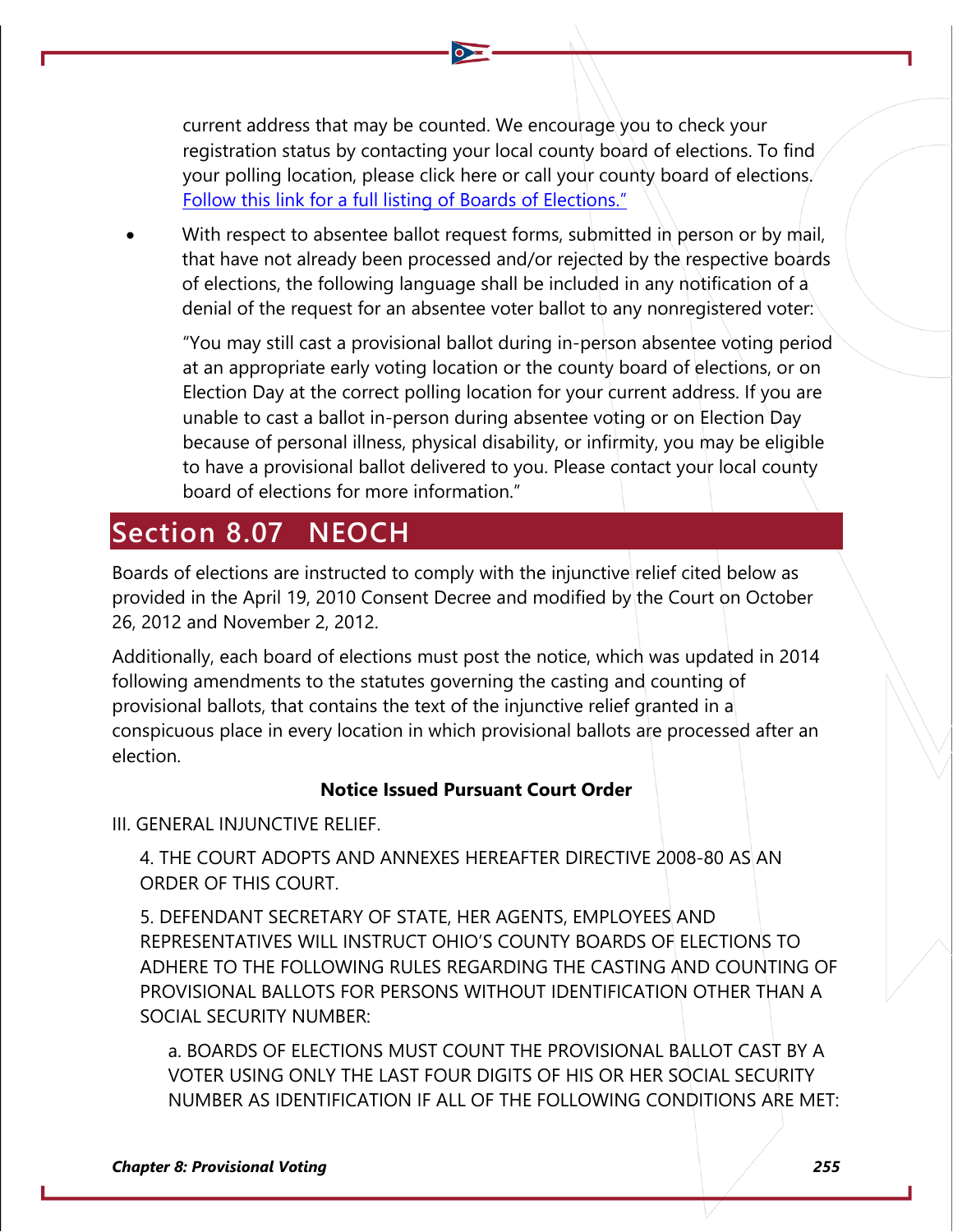i. THE INDIVIDUAL WHO CAST THE PROVISIONAL BALLOT IS REGISTERED TO VOTE;

 $\bullet$ 

ii. THE INDIVIDUAL IS ELIGIBLE TO CAST A BALLOT IN THE PRECINCT AND FOR THE ELECTION IN WHICH THE INDIVIDUAL CAST THE PROVISIONAL BALLOT;

iii. THE PROVISIONAL BALLOT AFFIRMATION INCLUDES A STATEMENT THAT THE INDIVIDUAL IS REGISTERED TO VOTE IN THE PRECINCT IN WHICH THE PROVISIONAL BALLOT WAS CAST AND A STATEMENT THAT THE INDIVIDUAL IS ELIGIBLE TO VOTE IN THE ELECTION IN WHICH THE PROVISIONAL BALLOT WAS CAST;

iv. THE INDIVIDUAL'S NAME AND SIGNATURE APPEAR IN THE CORRECT PLACE ON THE PROVISIONAL BALLOT AFFIRMATION FORM;

v. THE SIGNATURE OF THE VOTER SUBSTANTIALLY CONFORMS TO THE SIGNATURE CONTAINED IN THE BOARD OF ELECTION'S RECORDS FOR THAT VOTER;

vi. THE PROVISIONAL BALLOT AFFIRMATION INCLUDES THE INDIVIDUAL'S DATE OF BIRTH, AND THE MONTH AND DAY OF THE DATE OF BIRTH ARE NOT DIFFERENT FROM THE DAY AND MONTH OF THE INDIVIDUAL'S DATE OF BIRTH CONTAINED IN THE STATEWIDE VOTER REGISTRATION DATABASE; OR, THE INDIVIDUAL PROVIDED HIS OR HER DATE OF BIRTH, AND THE MONTH AND DAY OF THE DATE OF BIRTH ARE DIFFERENT FROM THE DAY AND MONTH OF THE INDIVIDUAL'S DATE OF BIRTH IN THE STATEWIDE VOTER REGISTRATION DATABASE, BUT THE INDIVIDUAL'S DATE OF BIRTH IN THE STATEWIDE VOTER REGISTRATION DATABASE IS JANUARY 1, 1800 OR THE BOARD OF ELECTIONS HAS FOUND, BY A VOTE OF AT LEAST 3 OF ITS MEMBERS, THAT THE INDIVIDUAL HAS MET ALL OTHER REQUIREMENTS OF DIVISION (B)(3) OF R.C. 3505.183;

vii. THE INDIVIDUAL PROVIDED HIS OR HER CURRENT ADDRESS;

viii. THE PROVISIONAL BALLOT AFFIRMATION INCLUDES THE LAST FOUR DIGITS OF THAT VOTER'S SOCIAL SECURITY NUMBER, WHICH IS NOT FOUND TO BE INVALID;

ix. THE INDIVIDUAL'S RIGHT TO VOTE WAS NOT SUCCESSFULLY CHALLENGED;

x. THE INDIVIDUAL DID NOT ALREADY CAST A BALLOT FOR THE ELECTION IN WHICH THE INDIVIDUAL CAST THE PROVISIONAL BALLOT; AND

xi. PURSUANT TO R.C. 3505.183(B)2), THE BOARD OF ELECTIONS DETERMINES THAT, IN ADDITION TO THE INFORMATION INCLUDED ON THE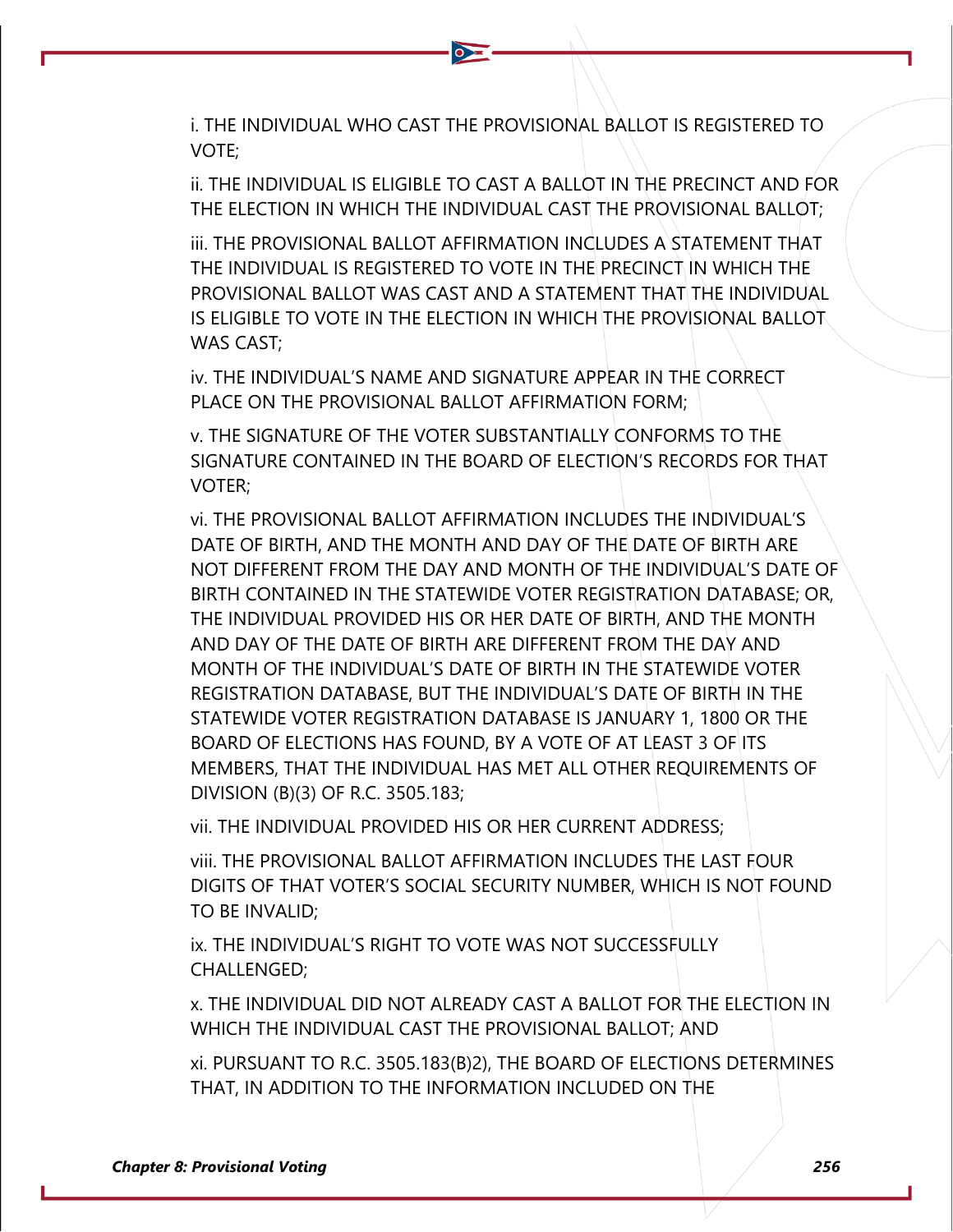AFFIRMATION, THERE IS NO ADDITIONAL INFORMATION FOR DETERMINING BALLOT VALIDITY PROVIDED BY THE PROVISIONAL VOTER OR TO THE BOARD OF ELECTIONS DURING THE SEVEN DAYS AFTER THE DAY OF THE ELECTION THAT CASTS DOUBT ON THE VALIDITY OF THE BALLOT OR THE INDIVIDUAL'S ELIGIBILITY TO VOTE.

 $\bullet$ 

b. BOARDS OF ELECTIONS MAY NOT REJECT A PROVISIONAL BALLOT CAST BY A VOTER, WHO USES ONLY THE LAST FOUR DIGITS OF HIS OR HER SOCIAL SECURITY NUMBER AS IDENTIFICATION, FOR ANY OF THE FOLLOWING REASONS:

i. THE VOTER PROVIDED THE LAST FOUR DIGITS OF A SOCIAL SECURITY NUMBER BUT DID NOT PROVIDE A CURRENT DRIVER'S LICENSE, STATE ISSUED IDENTIFICATION, OR OTHER DOCUMENT WHICH SERVES AS IDENTIFICATION UNDER OHIO LAW;

ii. THE MONTH AND DAY OF THE VOTER'S DATE OF BIRTH ARE DIFFERENT FROM THE DAY AND MONTH OF THE VOTER'S DATE OF BIRTH IN THE STATEWIDE VOTER REGISTRATION DATABASE, BUT THE VOTER'S DATE OF BIRTH IN THE STATEWIDE VOTER REGISTRATION DATABASE IS JANUARY 1, 1800 OR THE BOARD OF ELECTIONS HAS FOUND, BY A VOTE OF AT LEAST 3 OF ITS MEMBERS, THAT THE VOTER HAS MET ALL OTHER REQUIREMENTS OF DIVISION (B)(3) OF R.C. 3505.183;

iii. THE VOTER DID NOT PROVIDE AN ADDRESS THAT IS TIED TO A HOUSE, APARTMENT OR OTHER DWELLING PROVIDED THAT THE VOTER INDICATED THAT HE OR SHE RESIDES AT A NON-BUILDING LOCATION, INCLUDING BUT NOT LIMITED TO A STREET CORNER, ALLEY OR HIGHWAY OVERPASS LOCATED IN THE PRECINCT IN WHICH THE VOTER SEEKS TO CAST A BALLOT AND THAT THE NON-BUILDING LOCATION QUALIFIES AS THE INDIVIDUAL'S VOTING RESIDENCE UNDER R.C. 3503.02;

iv. THE VOTER INDICATED THAT HE OR SHE IS HOMELESS;

v. IN LIGHT OF THE INJUNCTION ISSUED IN SEIU LOCAL 1 V. HUSTED, SECTION III (5) (b) (v) OF THE APRIL 19, 2010 CONSENT DECREE HAS BEEN REMOVED FOR THE PURPOSES OF THE NOVEMBER 6, 2012 ELECTION. COUNTY BOARDS OF ELECTION ARE ORDERED TO COMPLY WITH THE DIRECTIVES THAT GOVERN THE COUNTING OF PROVISIONAL BALLOTS CAST IN THE CORRECT POLLING LOCATION, BUT IN THE WRONG PRECINCT;

vi. THE COURT HAS REMOVED THIS PROVISION OF THE CONSENT DECREE. SEE NEOCH V. HUSTED FIRST ORDER ISSUED OCTOBER 26, 2012; OR

c. BOARDS OF ELECTIONS MUST OBSERVE THE FOLLOWING RULES REGARDING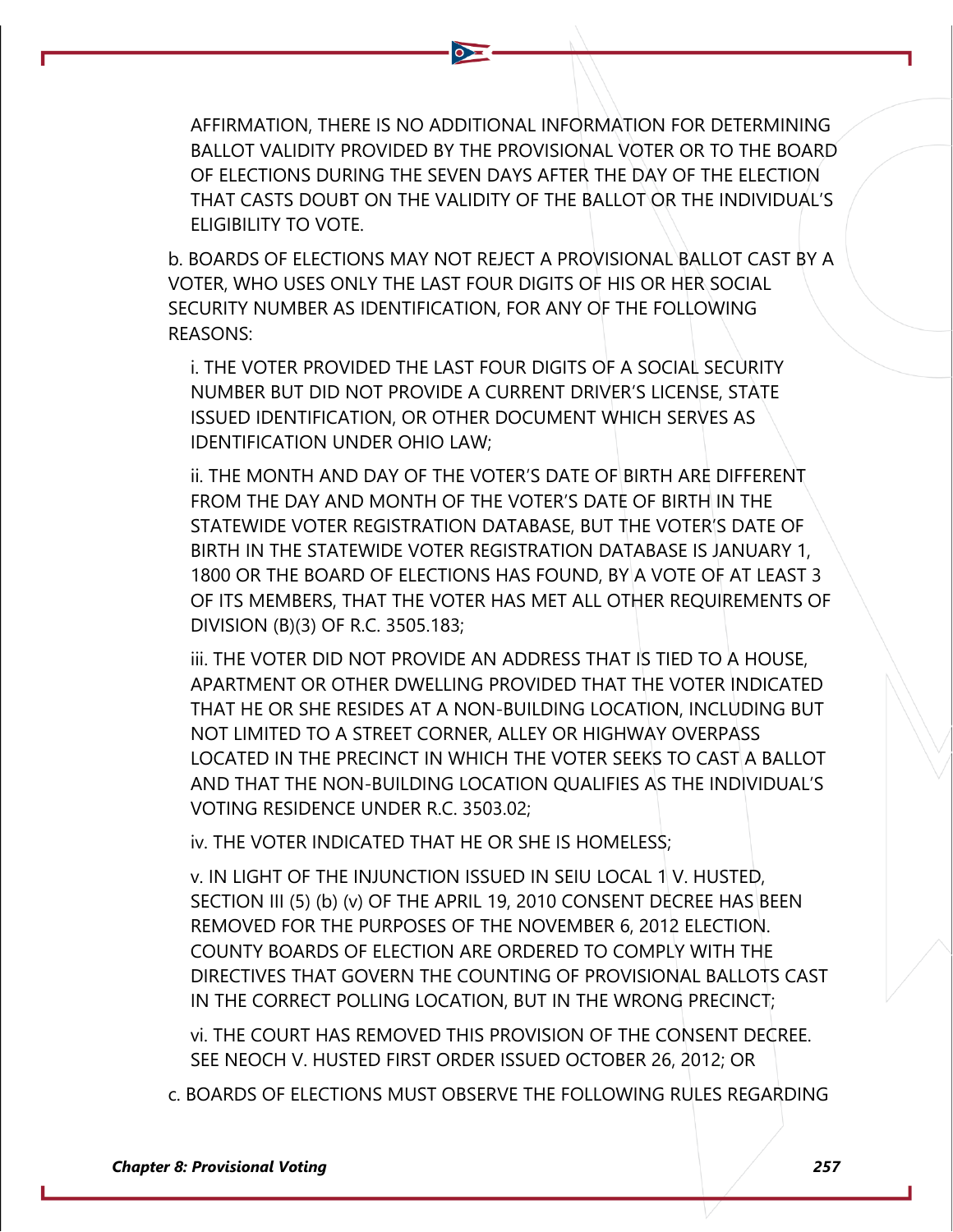THE DELEGATION OF PROCESSING PROVISIONAL BALLOTS, AND DETERMINING THEIR VALIDITY, TO BOARD STAFF:

i. ULTIMATELY, THE MEMBERS OF BOARDS OF ELECTIONS MUST DETERMINE THE VALIDITY OF ALL VOTES CAST IN AN ELECTION AND MUST CERTIFY THE RESULTS OF ALL ELECTIONS. HOWEVER, NOTHING IN OHIO LAW REQUIRES THAT THE MEMBERS OF A BOARD OF ELECTIONS MUST PERSONALLY COMPLETE ALL TASKS ASSOCIATED WITH PREPARING FOR THAT CERTIFICATION.

ii. THUS, BOARDS OF ELECTIONS MAY, UNDER A POLICY ADOPTED BY THE BOARD, DELEGATE THE PROCESSING AND SOME ASPECTS OF COUNTING PROVISIONAL BALLOTS TO BOARD STAFF. SUCH PROCESSING MUST BE DONE IN BIPARTISAN TEAMS.

iii. IF A BOARD OF ELECTIONS DELEGATES THE PROCESSING OF PROVISIONAL BALLOTS, IT MUST FIRST ADOPT A POLICY SETTING FORTH PROCEDURES FOR THE PROCESSING OF PROVISIONAL BALLOTS. UNDER THAT POLICY, BOARD STAFF RESPONSIBLE FOR PROCESSING PROVISIONAL BALLOTS MUST MAKE A RECOMMENDATION TO THE BOARD AS TO THE ELIGIBILITY OF EACH PROVISIONAL BALLOT CAST IN THE COUNTY, EITHER ON AN INDIVIDUAL BASIS, OR AS TO GROUPS OR CATEGORIES OF SIMILARLY SITUATED PROVISIONAL BALLOTS.

iv. ULTIMATELY, THE MEMBERS OF BOARD OF ELECTIONS MUST DETERMINE THE ELIGIBILITY OR INELIGIBILITY OF ALL PROVISIONAL BALLOTS CAST WITHIN THE COUNTY IN ACCORDANCE WITH OHIO LAW. BOARDS MAY NOT DELEGATE THIS TASK.

v. EACH BOARD OF ELECTIONS MUST THEN CAUSE THE BALLOTS TO BE COUNTED BY BOARD STAFF, AND MUST INCLUDE THE TABULATION OF THAT COUNT IN ITS OFFICIAL CANVASS OF THE ELECTION RESULTS AND, TO THE EXTENT REQUIRED, ITS CERTIFICATION OF THE ELECTION RESULTS TO THE SECRETARY OF STATE.

<sup>&</sup>lt;sup>3</sup> [R.C. 3505.181\(B\)\(5\);](http://codes.ohio.gov/orc/3505.181) 52 U.S.C.A. § 21082.